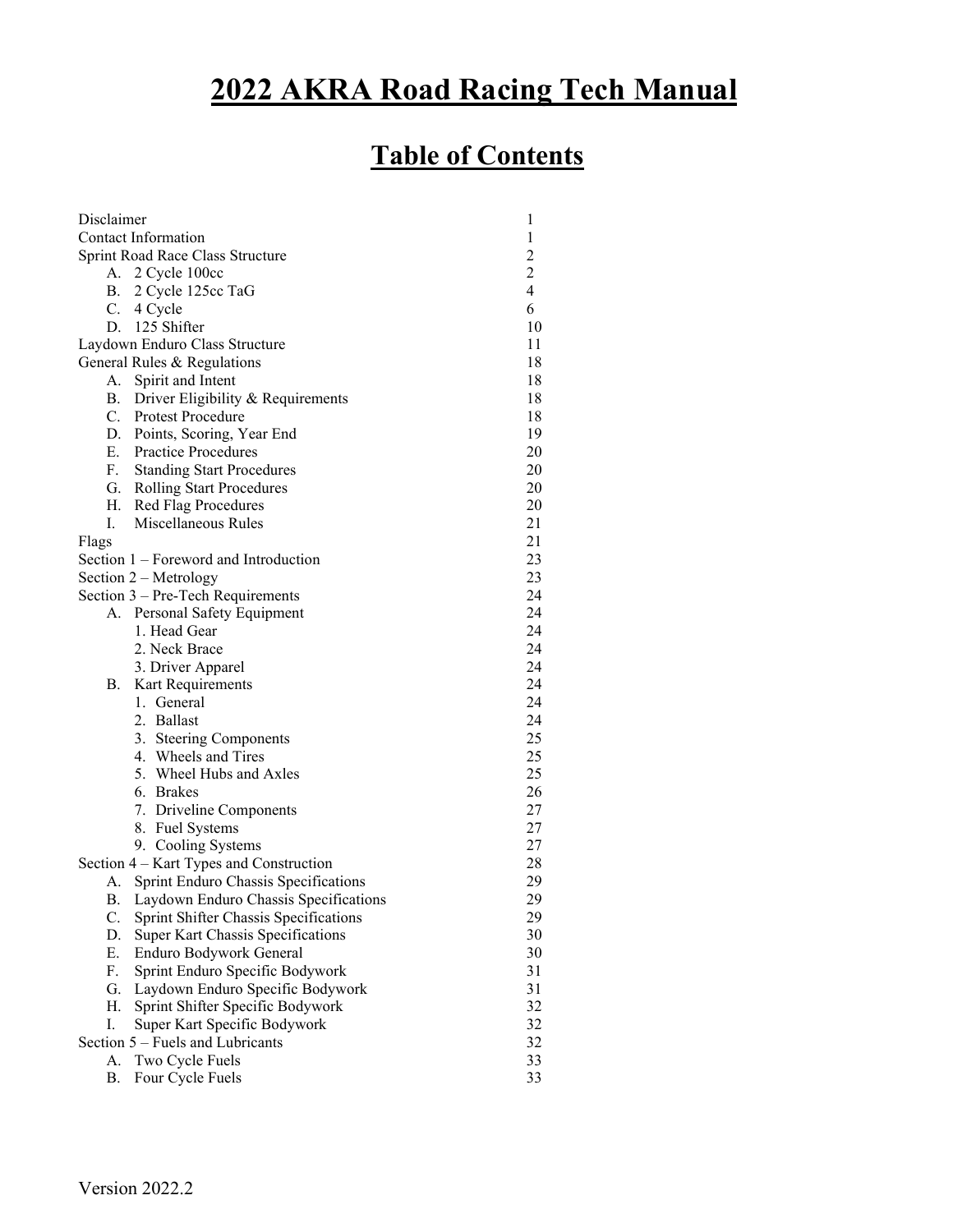# **DISCLAIMER**

It is the purpose of AKRA to create FAIR, FUN and SAFE racing programs on a worldwide basis within the Karting industry.

Use of these Rules and Regulations require Tracks, Clubs, Promoters or Series be sanctioned by the AKRA. Any other use is strictly prohibited without the express written consent of the AKRA.

# **ANYTHING, WHICH IS NOT EXPRESSLY ALLOWED, IS FORBIDDEN!**

AKRA reserves the Right to Refuse any and all entries, memberships and/or corporate participation at any or all sanctioned or series events.

The rules and / or regulations set forth herein are designed to provide for the orderly conduct of racing events and to establish minimum acceptable requirements for such events. These rules shall govern the condition of all events; all participants are deemed to have complied with these rules.

*NO EXPRESSED OR IMPLIED WARRANTY OF SAFTY SHALL RESULT FROM PUBLICATIONS OF OR COMPLIANCE WITH THESE RULES AND OR REGULATIONS.* They are intended as a guide for the conduct of the sport and are in no way a guarantee against injury or death to a participant, spectator, or official.

These Rules are in conjunction with and published with the permission of TAG Racing International / Tag USA.

# **Living Document**

This is a "living document", and as such is subject to revisions and changes as deemed necessary to continue the integrity of the AKRA Road Racing program. Updates can be found on the AKRA and the Dart Kart Club web sites.

[www.akraracing.com](http://www.akraracing.com/) [www.dartkartclub.com](http://www.dartkartclub.com/) www.championshipenduro.com www.woodbridgekartclub.com

# **Contact Information**

AKRA – Bill McCutcheon 704-764-8138 or billmcfast@aol.com Dart Kart - Gene Davis 419-565-5363 or gdavis5363@aol.com CES - Dave Larson 857-395-1124 or [gempro001@aol.com](mailto:gempro001@aol.com) Woodbridge Kart Club – [bod@woodbridgekartclub.com](mailto:bod@woodbridgekartclub.com) Points - Gene Davis 419-565-5363 or gdavis5363@aol.com Tech Questions - Van Gilder 229-848-0483 or vanelite85@gmail.com Insurance - Bill McCutcheon 704-764-8138 or billmcfast@aol.com Series suggestions - Gene Davis 419-565-5363 or gdavis5363@aol.com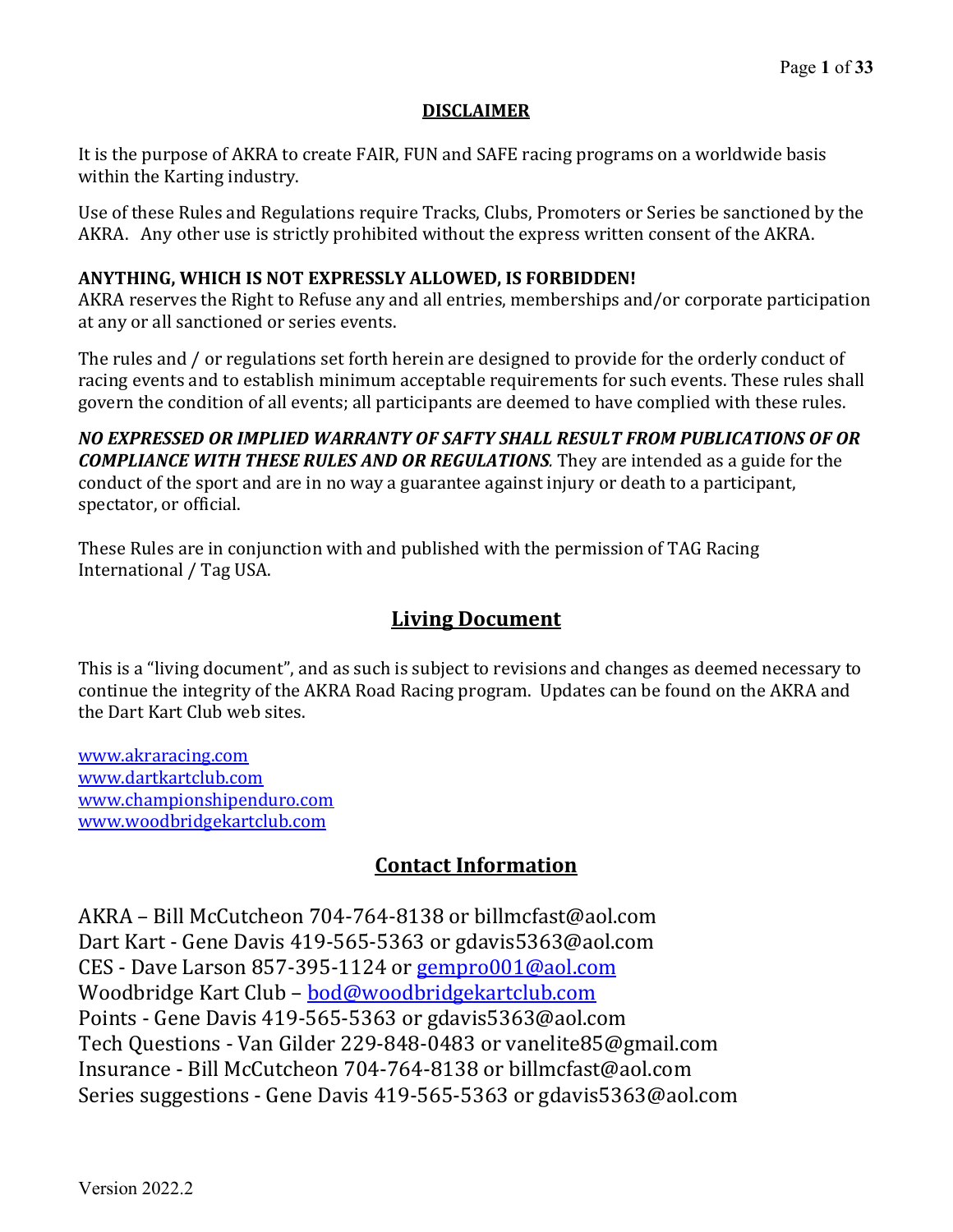# AKRA Road Racing

# **Sprint Road Race 2- Cycle 100cc**

#### **Junior 100cc Air Cooled TaG Final 1 and Final 2**

Competition Age: 12 – 15

Engines: Stock KA 100, Vortex ROK VLR, AC 100.

Weight: 320lbs. Minimum Track width 50 inches and maximum is 55.125 inches.

Pipe: Stock Pipe. A 22mm header must be run on all engines.

Fuel: Race Gas.

AKRA Year End Awards: Count all 6 of your DKC finishes. You must score 1 point or more in all 6 races to qualify and be a full AKRA member by no later than July 31, 2022.

DKC Year End Awards: Count best 5 of 6 finishes. You must run 5 DKC races to qualify.

#### **100cc Air Cooled TaG Senior Final 1 and Final 2**

Competition Age: 15 and up

Engines: Stock KA 100, Vortex ROK VLR, AC 100.

Weight: 370lbs. Minimum Track width 50 inches and maximum is 55.125 inches.

Pipe: Stock Pipe.

Fuel: Race Gas.

AKRA Year End Awards: Count best 8 of 12 finishes. You must run a minimum of 7 races to qualify and be a full AKRA member by no later than July 31, 2022.

DKC Year End Awards: Count best 5 of 6 finishes. You must run 5 DKC races to qualify.

WKC Year End Awards: Count best 8 of 12 finishes. You must run a minimum of 7 WKC races to qualify and be a full WKC member by June 1, 2022.

#### **Piston Port Sprint Final 1 & Final 2**

Competition Age: 15 and up

Engines: Any mass produced 100cc Air Cooled Piston Port Engine

Weight: Yamaha 360lbs., Comer P51 395lbs., all other Piston Port engines 380 lbs.

Pipe: Fixed pipe. Yamaha Sportsman setup legal at 340lbs for SBX can and 320lbs for SSX can.

Fuel: Race Gas

AKRA Year End Awards: Count best 8 of 12 finishes. You must run a minimum of 7 races to qualify and be a full AKRA member by no later than July 31, 2022.

DKC Year End Awards: Count best 5 of 6 finishes. You must run 5 DKC races to qualify.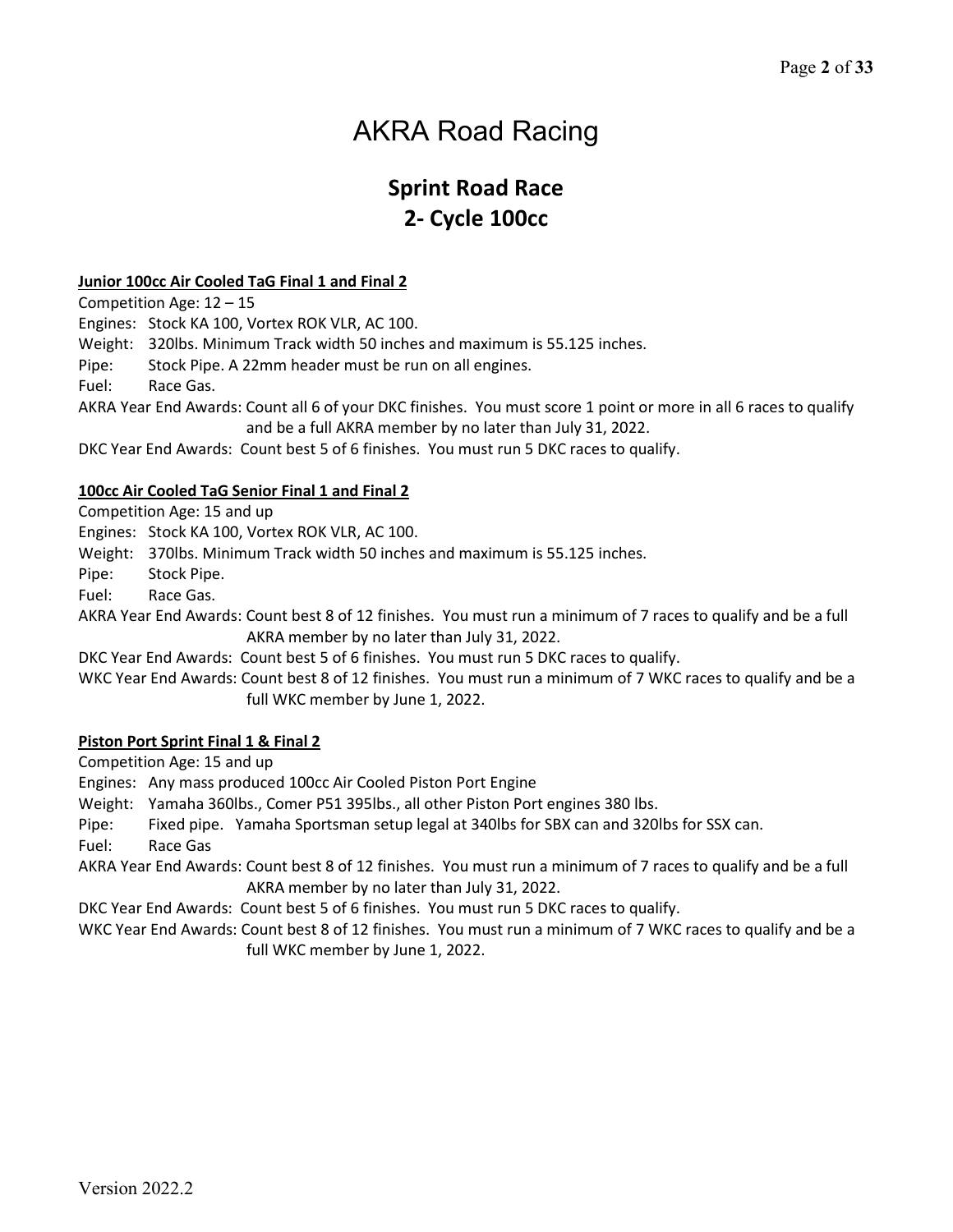## **Junior Sprint Final 1 & Final 2**

Competition Age: 12 – 15 Engines: Yamaha KT 100 Weight: 315lbs. Pipe: RLV SSX Fuel: Race Gas.

AKRA Year End Awards: Count best 8 of 12 finishes. You must run a minimum of 7 races to qualify and be a full AKRA member by no later than July 31, 2022.

DKC Year End Awards: Count best 5 of 6 finishes. You must run 5 DKC races to qualify.

WKC Year End Awards: Count best 8 of 12 finishes. You must run a minimum of 7 WKC races to qualify and be a full WKC member by June 1, 2022.

#### **Open Sprint Final 1 & Final 2**

Competition Age: 15 and up

Engines: Any non-gearbox 2 cycle up to 135cc, 80cc Gearbox engines, 4 cycle engines.

- Weight: Yamaha, ARC Comer, PRD RK 100 340lbs., All other Piston Ports 350lbs., 100cc Controlled Stock 365lbs., IAME KA100 365lbs., Vortex ROK VLR 365lbs., all other non-gearbox up to 150cc 380lbs., 80cc Gearbox 375lbs., Open Modified Animals-Clones-Honda-Flatheads up to 300cc 340lbs., Stock Animal 300lbs., Limited Modified Animal 340lbs., Pro Gas 300 lbs., Clone/LO206 300lbs., Honda GSX200 350lbs., Open Modified Honda, Briggs, Tech Star, Blockzilla from 301cc-450cc 380lbs.
- Pipe: Fixed pipe. IAME KA100 and Vortex ROK VLR can run either a 1.75 inch or 2.00-inch header and pipe.
- Fuel: 2 cycles Race Gas, 4 cycles Methanol or Pump Gas.
- AKRA Year End Awards: Count best 8 of 12 finishes. You must run a minimum of 7 races to qualify and be a full AKRA member by no later than July 31, 2022.

DKC Year End Awards: Count best 5 of 6 finishes. You must run 5 DKC races to qualify.

WKC Year End Awards: Count best 8 of 12 finishes. You must run a minimum of 7 WKC races to qualify and be a full WKC member by June 1, 2022.

#### **Yamaha Sprint Final 1 & Final 2**

Competition Age: 15 and up

Engines: Yamaha KT 100

Weight: 360lbs.

Pipe: Fixed Pipe. Yamaha Sportsman setup legal at 335lbs.

Fuel: Race Gas

AKRA Year End Awards: Count best 8 of 12 finishes. You must run a minimum of 7 races to qualify and be a full AKRA member by no later than July 31, 2022.

DKC Year End Awards: Count best 5 of 6 finishes. You must run 5 DKC races to qualify.

WKC Year End Awards: Count best 8 of 12 finishes. You must run a minimum of 7 WKC races to qualify and be a full WKC member by June 1, 2022.

#### **DKC Yamaha Sportsman Sprint Final 1 & Final 2**

Competition Age: 15 and up

Engines: Yamaha KT 100

Weight: SBX 360lbs., SSX 330lbs.

Pipe: RLV SBX Muffler, RLV 26S Header, Flex length minimum 11.0"as measured from piston face to end of flex. SSX Can Muffler.

Fuel: Race Gas

AKRA Year End Awards: Count all 6 of your DKC finishes. You must score 1 point or more in all 6 races to qualify and be a full AKRA member by no later than July 31, 2022.

DKC Year End Awards: Count best 5 of 6 finishes. You must run 5 DKC races to qualify.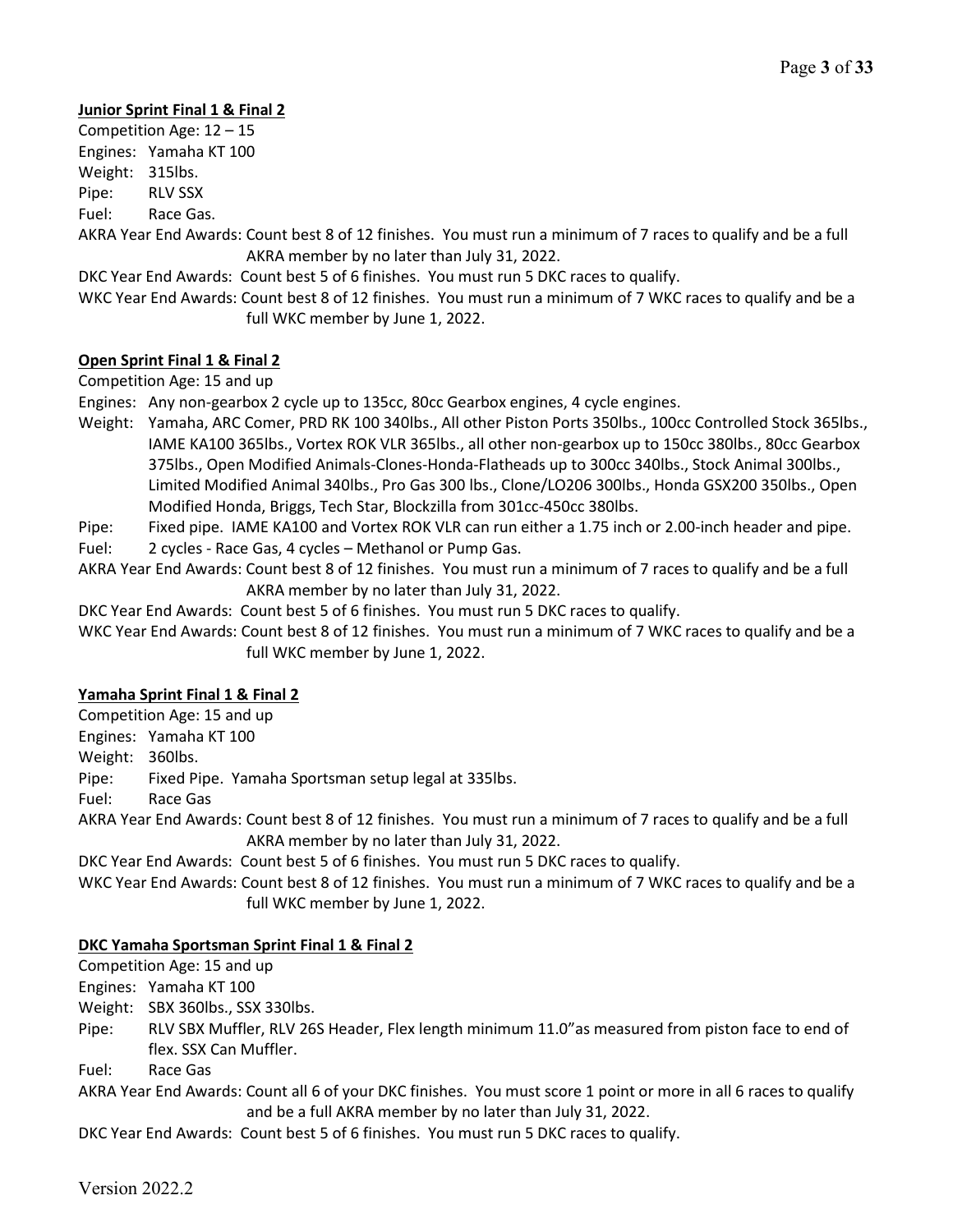#### **DKC CIK Yamaha Sprint Final 1 & Final 2**

Competition Age: 15 and up Engines: Yamaha KT 100 Chassis: CIK chassis only Weight: 350lbs. Pipe: Fixed Pipe. Fuel: Race Gas AKRA Year End Awards: Count all 6 of your DKC finishes. You must score 1 point or more in all 6 races to qualify and be a full AKRA member by no later than July 31, 2022.

DKC Year End Awards: Count best 5 of 6 finishes. You must run 5 DKC races to qualify.

# **Sprint Road Race 2- Cycle 125cc TaG**

## **DKC IAME Sprint Final 1 and Final 2**

Competition Age: 15 and up

Engines and Weight: Stock Parilla Leopard 375lbs., X30 390lbs.

Pipe: Fixed pipe

Fuel: Race Gas

Additional Information: Full floor pans are legal; they must not extend beyond the main frame rails.

Year End Awards: Count best 8 of 12 finishes. You must run a minimum of 7 races to qualify and be a full AKRA member by no later than July 31, 2022.

AKRA Year End Awards: Count all 6 of your DKC finishes. You must score 1 point or more in all 6 races to qualify and be a full AKRA member by no later than July 31, 2022.

DKC Year End Awards: Count best 5 of 6 finishes. You must run 5 DKC races to qualify.

#### **Junior TaG Sprint Final 1 & Final 2**

Competition Age: 12 - 15

Engines and Weight: Parilla Leopard 320lbs., PRD Galaxy 320lbs., Rotax Max FR 125 320lbs., Vortex Rok 330lbs., X30 330lbs., X 125-T 320lbs.

Restricted intake manifold with a 15mm intake opening.

Pipe: Stock exhaust.

Fuel: Race Gas

Additional Information: Full floor pans are legal; they must not extend beyond the main frame rails.

AKRA Year End Awards: Count best 8 of 12 finishes. You must run a minimum of 7 races to qualify and be a full AKRA member by no later than July 31, 2022.

DKC Year End Awards: Count best 5 of 6 finishes. You must run 5 DKC races to qualify.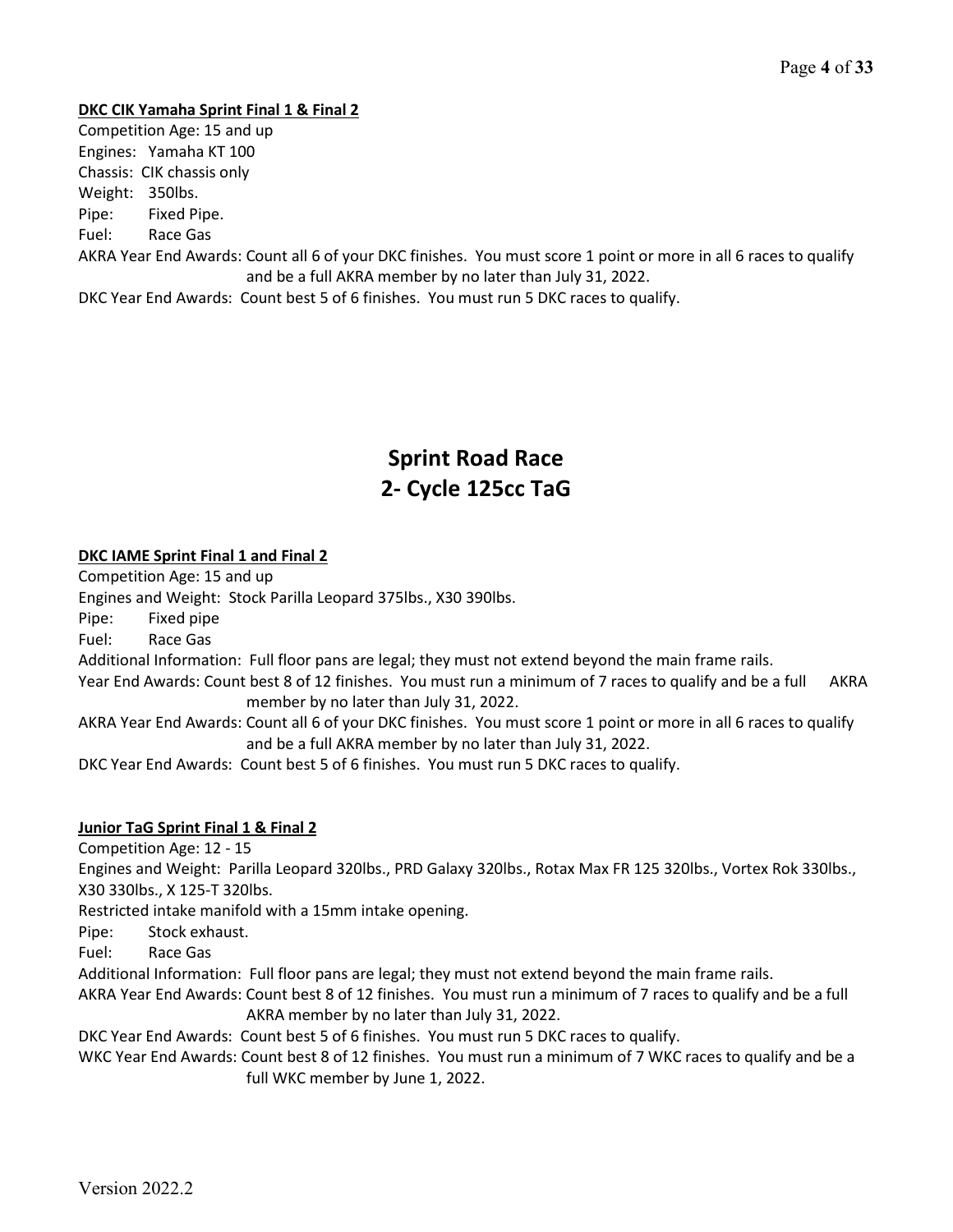# **CIK TaG 125 Lite Final 1 & Final 1**

Competition Age: 15 and up

Engines and Weight: Parilla Leopard 330lbs., PRD Fireball 330lbs., Rotax Max FR 125 330lbs., Vortex TT 370lbs., Motori Seven 370lbs., X30 360lbs., X 125-MX 360lbs., TM 125 360lbs., Sonik TX 370lbs., Sonik VX 330lbs., Rok GP 370lbs.

Pipe: Fixed pipe

Fuel: Race Gas

Additional Information: Full floor pans are legal; they must not extend beyond the main frame rails.

AKRA Year End Awards: Count all 6 of your DKC finishes. You must score 1 point or more in all 6 races to qualify and be a full AKRA member by no later than July 31, 2022.

DKC Year End Awards: Count best 5 of 6 finishes. You must run 5 DKC races to qualify.

#### **DKC TaG Masters Sprint Final 1 and Final 2**

Competition Age: 35 and up

Engines and Weight: Parilla Leopard 390lbs., PRD Fireball 380lbs., Rotax Max FR 125 400lbs., Rotax Max FR 125 EVO 420lbs., Vortex TT 425lbs., Motori Seven 435lbs., X30 400lbs., X 125-MX 390lbs., TM 125 390lbs., Sonik TX 445lbs., Sonik VX 410lbs., Ported Parilla Leopard 410lbs., Easykart 380lbs., Rok GP 430lbs.

Pipe: Fixed pipe

Fuel: Race Gas

Additional Information: Full floor pans are legal; they must not extend beyond the main frame rails.

AKRA Year End Awards: Count all 6 of your DKC finishes. You must score 1 point or more in all 6 races to qualify and be a full AKRA member by no later than July 31, 2022.

DKC Year End Awards: Count best 5 of 6 finishes. You must run 5 DKC races to qualify.

#### **CIK TaG 125 Heavy Final 1 & Final 2**

Competition Age: 15 and up

Engines and Weight: Parilla Leopard 385lbs., PRD Fireball 375lbs., Rotax Max FR 125 395lbs., Rotax Max FR 125 EVO 425lbs., Vortex TT 425lbs., Motori Seven 435lbs., X30 395lbs., X 125-MX 390lbs., TM 125 390lbs., Sonik TX 445lbs., Sonik VX 410lbs., Ported Parilla Leopard 410lbs., Easykart 380lbs., Rok GP 435lbs.

Pipe: Fixed pipe

Fuel: Race Gas

Additional Information: Full floor pans are legal; they must not extend beyond the main frame rails.

AKRA Year End Awards: Count best 8 of 12 finishes. You must run a minimum of 7 races to qualify and be a full AKRA member by no later than July 31, 2022.

DKC Year End Awards: Count best 5 of 6 finishes. You must run 5 DKC races to qualify.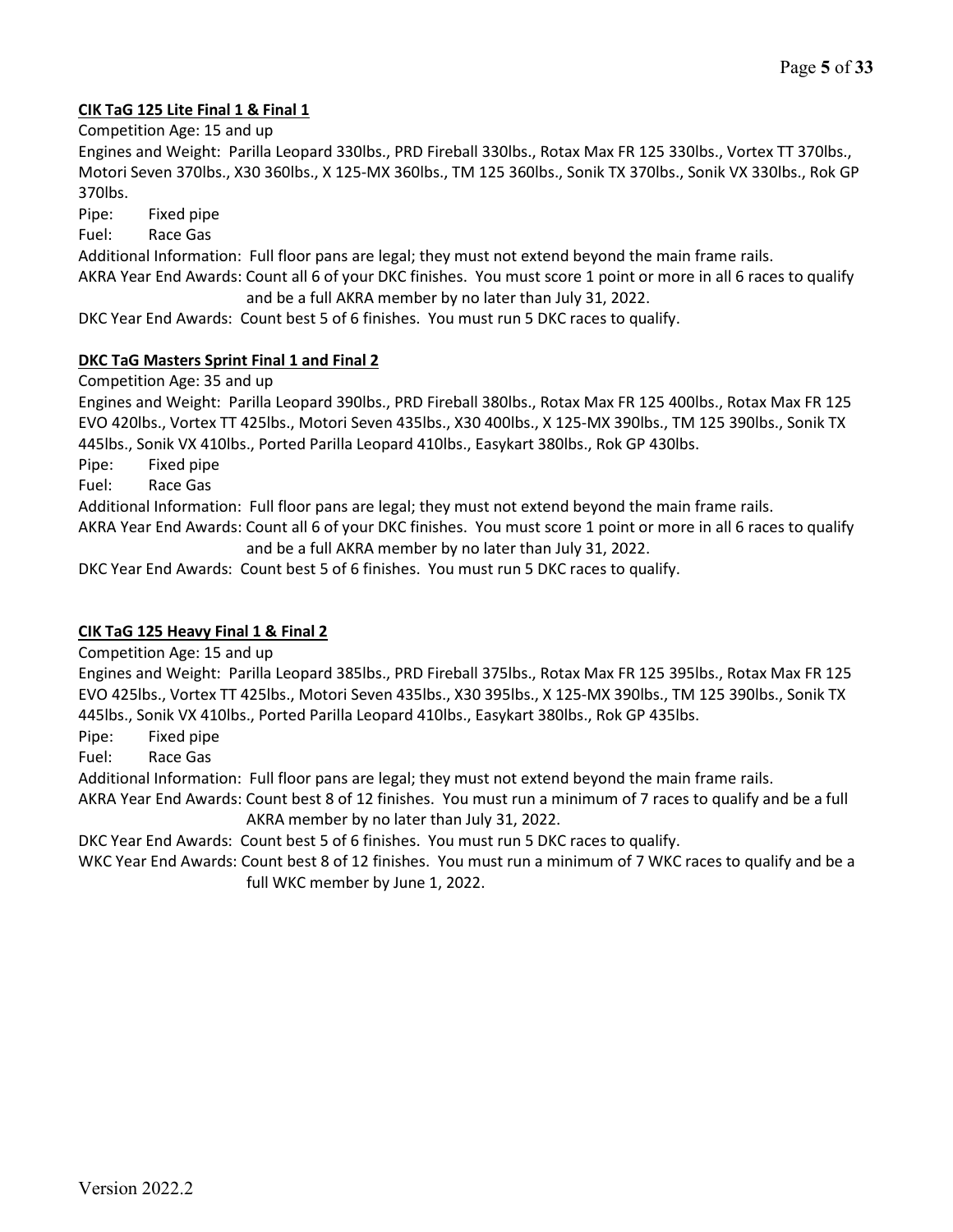## **CIK TaG 125 Medium Final 1 and Final 2**

Competition Age: 15 and up

Engines and Weight: Parilla Leopard 360lbs., PRD Fireball 350lbs., Rotax Max FR 125 380lbs., Rotax Max FR 125 EVO 400lbs., Vortex TT 405lbs., Motori Seven 415lbs., X30 370lbs., X 125-MX 360lbs., TM 125 360lbs., Sonik TX 390lbs., Sonik VX 380lbs., Ported Parilla Leopard 380lbs., Easykart 350lbs., Rok GP 410lbs.

Pipe: Fixed pipe

Fuel: Race Gas

Additional Information: Full floor pans are legal; they must not extend beyond the main frame rails.

AKRA Year End Awards: Count best 8 of 12 finishes. You must run a minimum of 7 races to qualify and be a full AKRA member by no later than July 31, 2022.

DKC Year End Awards: Count best 5 of 6 finishes. You must run 5 DKC races to qualify. WKC Year End Awards: Count best 8 of 12 finishes. You must run a minimum of 7 WKC races to qualify and be a

full WKC member by June 1, 2022.

# **Sprint Road Race 4- Cycle**

## **Junior 4-Cycle Sprint Final 1 & Final 2**

Competition Age: 12 - 15

Engines: Briggs and Stratton Animal, Pro Gas, LO206, or Clone. Animal and Pro Gas with .575 black restrictor, LO206 with .570 restrictor and yellow slide, Clone with .550 Red restrictor. Dry engine clutch only.

Weight: Animal 305lbs., Pro Gas 290lbs., LO206 300lbs., Clone 280lbs.

Pipe: Fixed pipe

Fuel: Animal – Methanol, LO206, Pro Gas and Clone – Pump Gas

AKRA Year End Awards: Count best 8 of 12 finishes. You must run a minimum of 7 races to qualify and be a full AKRA member by no later than July 31, 2022.

DKC Year End Awards: Count best 5 of 6 finishes. You must run 5 DKC races to qualify.

WKC Year End Awards: Count best 8 of 12 finishes. You must run a minimum of 7 WKC races to qualify and be a full WKC member by June 1, 2022.

# **4-Cycle Sprint 370 Final 1 & Final 2**

Competition Age: 15 and older

Engines: Briggs and Stratton Animal. Pro Gas legal under Pro Gas rules, LO 206 legal under LO 206. Dry engine clutch only.

Weight: Animal 360lbs., Pro Gas 335lbs., LO206 320lbs.

Pipe: Fixed pipe

Fuel: Methanol or Gas

AKRA Year End Awards: Count best 8 of 12 finishes. You must run a minimum of 7 races to qualify and be a full AKRA member by no later than July 31, 2022.

DKC Year End Awards: Count best 5 of 6 finishes. You must run 5 DKC races to qualify.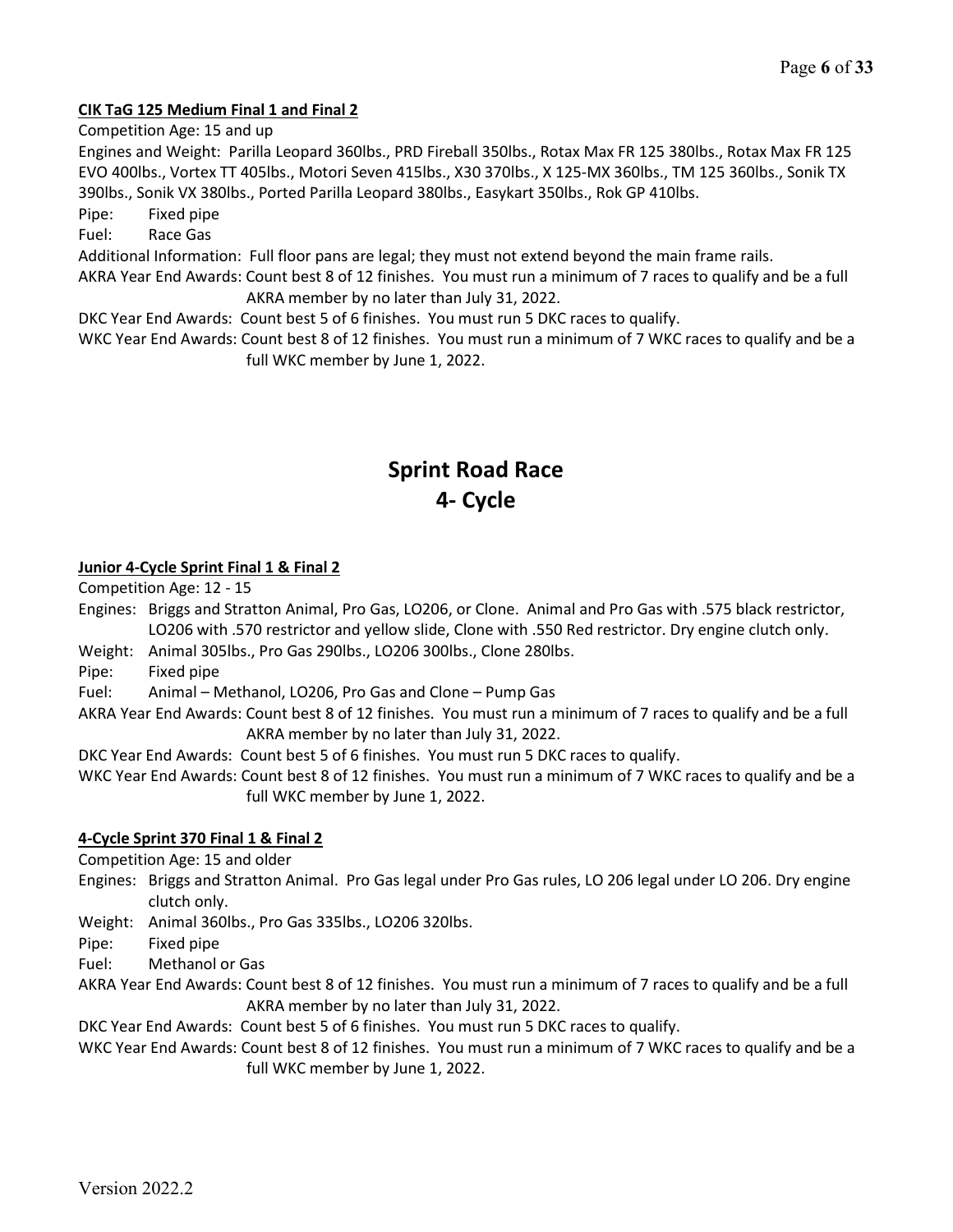## **4-Cycle Sprint 390 Final 1 & Final 2**

Competition Age: 15 and older

Engines: Briggs and Stratton Animal. Pro Gas legal under Pro Gas rules, LO 206 legal under LO 206. Dry engine clutch only.

Weight: Animal 390lbs., Pro Gas 355lbs., LO206 340lbs.

Pipe: Fixed pipe

Fuel: Methanol or Gas

AKRA Year End Awards: Count best 8 of 12 finishes. You must run a minimum of 7 races to qualify and be a full AKRA member by no later than July 31, 2022.

DKC Year End Awards: Count best 5 of 6 finishes. You must run 5 DKC races to qualify.

WKC Year End Awards: Count best 8 of 12 finishes. You must run a minimum of 7 WKC races to qualify and be a full WKC member by June 1, 2022.

## **Cadet Final 1 & Final 2**

Competition Age: 8 - 12

Yamaha Sportsman KT 100S, 245lbs., Walbro-WA55B carburetor and manifold, RLV-SSX Can Muffler.

Komet Sportsman KPV 100, 245lbs., Walbro-WA55B carburetor, KPV 1 pipe and header.

Briggs Animal Sportsman – Stock Animal with .505 Gold restrictor, 245lbs.

LO206 Sportsman, LO 206 with carb lock and .490 restrictor-green slide, 225lbs.

TaG Cadet – CIK Bodywork, Gazelle 60cc 245lbs., Mini Swift 60cc 245lbs., RoK 60cc 245lbs.

4 Cycle International, Clone – ARC/.550 Blue Restrictor, Pull Starter, 225lbs.

Fuel: Race Gas or Pump Gas

Only races WKC events and DKC Pittsburgh.

## **CIK/LO 206 Sprint Final 1 & Final 2**

Competition Age: 15 and older

Engines: Stock Briggs and Stratton LO 206. Dry engine clutch only.

Weight: 375lbs. Must run CIK style kart and bodywork. The rear track width minimum of 50" and maximum of 55.125".

Briggs and Stratton LO206 rules mandatory

Fuel: Pump Gas

Additional Information: This class follows CKNA rules for engine, pipe, chassis, and bodywork. Tire Compounds are open. Front tire sizes are 4.5 x 5 or 4.6 x 5. Rear tires sizes are 6.00 x5 or 7.10 x5. Floor pan must end at the bar in front of the seat, must be chain drive, must use proper clutch (no disk clutch).

AKRA Year End Awards: Count best 8 of 12 finishes. You must run a minimum of 7 races to qualify and be a full AKRA member by no later than July 31, 2022.

DKC Year End Awards: Count best 5 of 6 finishes. You must run 5 DKC races to qualify.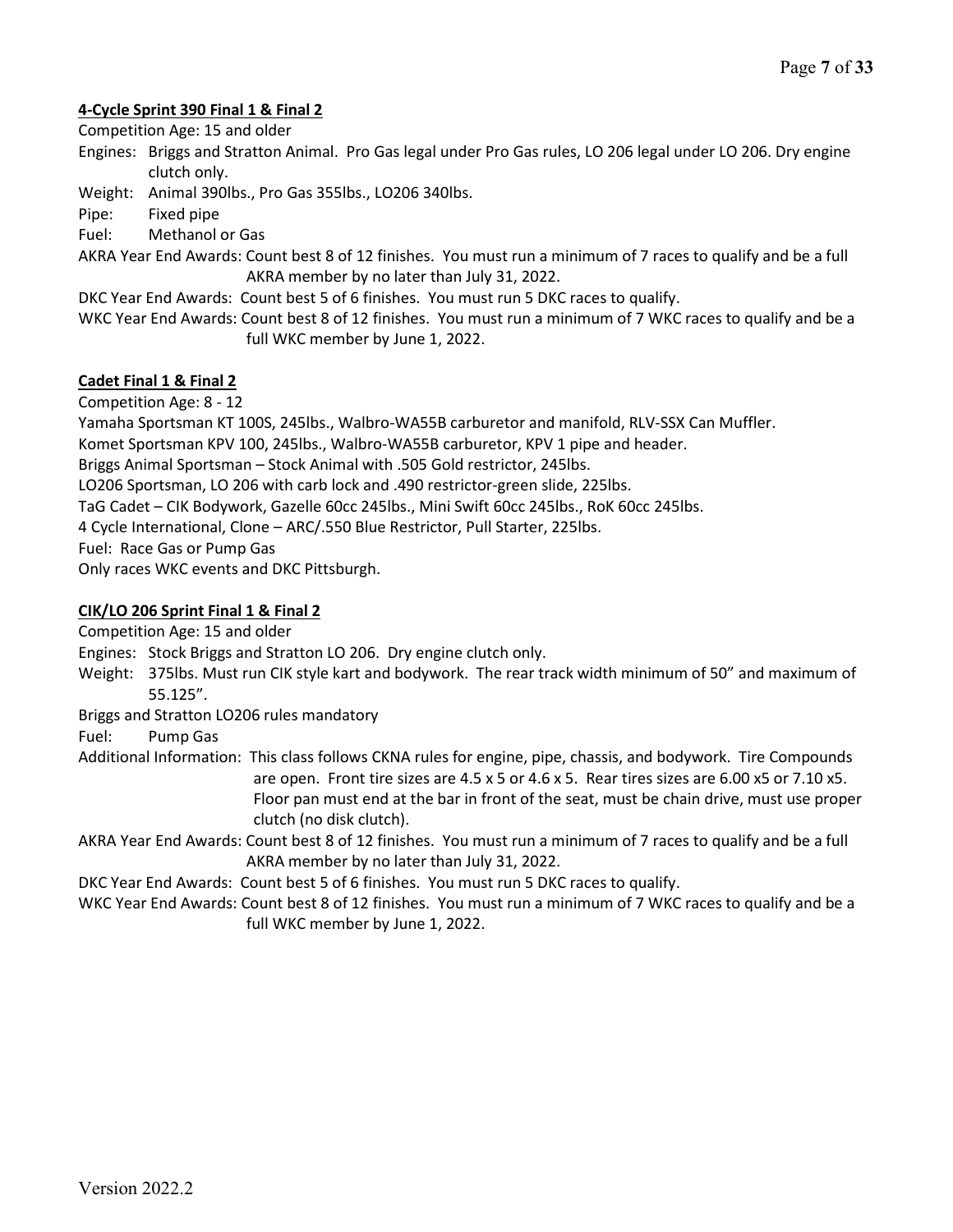## **CIK/LO 206 Heavy Sprint Final 1 & Final 2**

Competition Age: 15 and older

- Engines: Stock Briggs and Stratton LO 206. Dry engine clutch only.
- Weight: 400lbs. Must run CIK style kart and bodywork. The rear track width minimum of 50" and maximum of 55.125".

Briggs and Stratton LO206 rules mandatory

Fuel: Pump Gas

Additional Information: This class follows CKNA rules for engine, pipe, chassis, and bodywork. Tire Compounds are open. Front tire sizes are 4.5 x 5 or 4.6 x 5. Rear tires sizes are 6.00 x5 or 7.10 x5. Floor pan must end at the bar in front of the seat, must be chain drive, must use proper clutch (no disk clutch).

AKRA Year End Awards: Count best 8 of 12 finishes. You must run a minimum of 7 races to qualify and be a full AKRA member by no later than July 31, 2022.

DKC Year End Awards: Count best 5 of 6 finishes. You must run 5 DKC races to qualify.

WKC Year End Awards: Count best 8 of 12 finishes. You must run a minimum of 7 WKC races to qualify and be a full WKC member by June 1, 2022.

#### **DKC Clone Sprint Final 1 & Final 2**

Competition Age: 15 and older

Engines: Clone

Weight: 400lbs.

Pipe: Fixed pipe between 18" and 22" with RLV silencer with noting extending beyond rear bumper.

Fuel: Unleaded

AKRA Year End Awards: Count all 6 of your DKC finishes. You must score 1 point or more in all 6 races to qualify and be a full AKRA member by no later than July 31, 2022.

DKC Year End Awards: Count best 5 of 6 finishes. You must run 5 DKC races to qualify.

#### **Junior LO 206 Sprint Final 1 & Final 2**

Competition Age: 12 – 15 Engines: LO 206. Weight: 250lbs. Briggs and Stratton LO206 rules mandatory Fuel: Pump Gas. AKRA Year End Awards: Count best 8 of 12 finishes. You must run a minimum of 7 races to qualify and be a full AKRA member by no later than July 31, 2022.

DKC Year End Awards: Count best 5 of 6 finishes. You must run 5 DKC races to qualify.

WKC Year End Awards: Count best 8 of 12 finishes. You must run a minimum of 7 WKC races to qualify and be a full WKC member by June 1, 2022.

# **DKC LO 206 Sprint Final 1 and Final 2**

Competition Age: 15 and older Engines: Stock Briggs and Stratton LO 206. Dry engine clutch only. Weight: 385lbs. Briggs and Stratton LO206 rules mandatory Fuel: Pump Gas AKRA Year End Awards: Count all 6 of your DKC finishes. You must score 1 point or more in all 6 races to qualify and be a full AKRA member by no later than July 31, 2022. DKC Year End Awards: Count best 5 of 6 finishes. You must run 5 DKC races to qualify.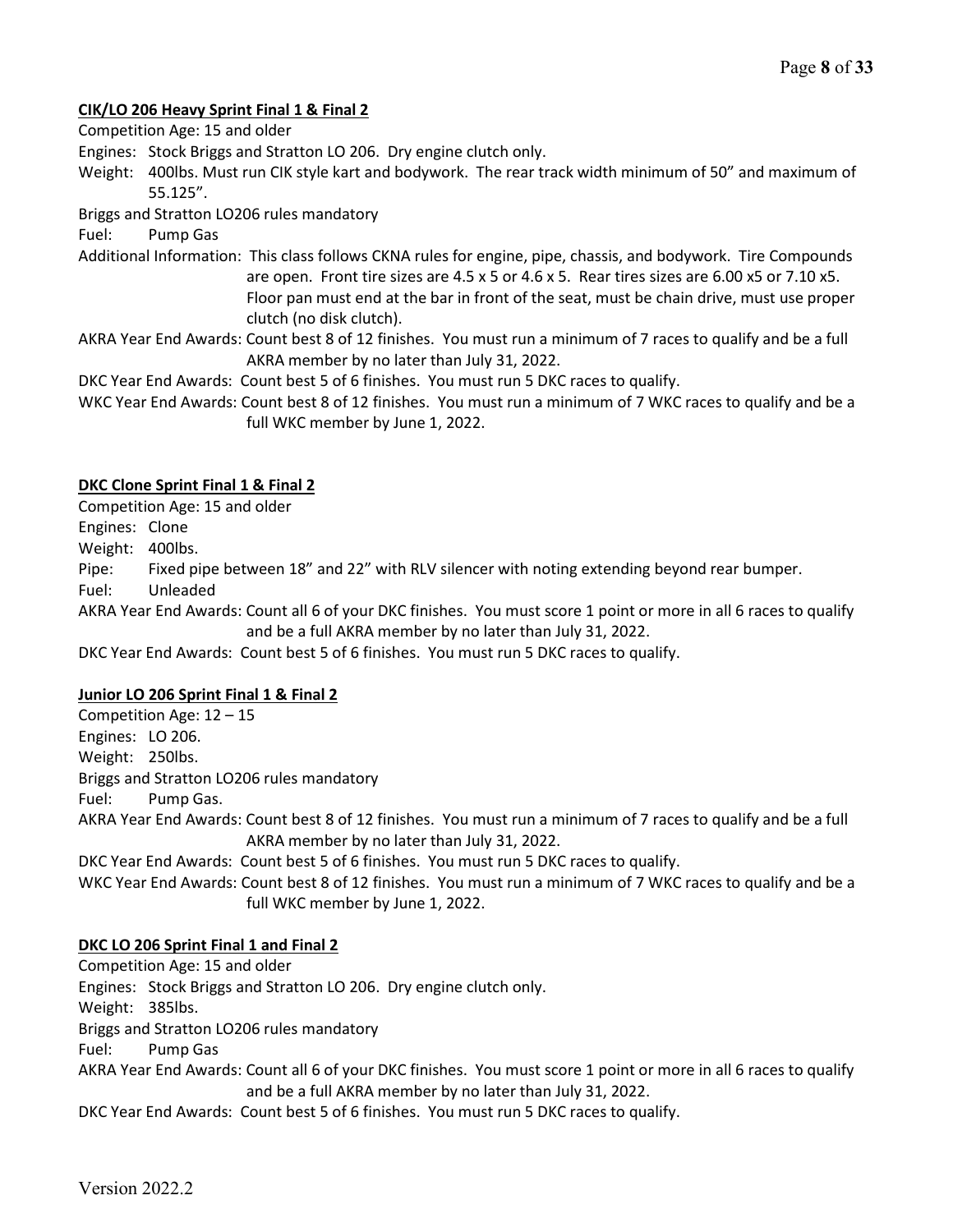#### **Junior Margay Ignite Sprint Final 1 & Final 2**

Competition Age: 12 – 15 Engines: Briggs LO206 Chassis: Ignite K2 Slide: Red (302333) Tire Hoosier 4.5/4.5 R80 Weight: 250lbs. AKRA Year End Awards: Count best 8 of 12 finishes. You must run a minimum of 7 races to qualify and be a full AKRA member by no later than July 31, 2022. DKC Year End Awards: Count best 5 of 6 finishes. You must run 5 DKC races to qualify. WKC Year End Awards: Count best 8 of 12 finishes. You must run a minimum of 7 WKC races to qualify and be a full WKC member by June 1, 2022.

#### **Margay Ignite Senior Sprint Final 1 & Final 2**

Competition Age: 15 and up Engines: Briggs LO206 Chassis: Ignite K3 Slide: Black (302328) Tire Hoosier 4.5/47.1 R80 Weight: 360lbs. AKRA Year End Awards: Count best 8 of 12 finishes. You must run a minimum of 7 races to qualify and be a full AKRA member by no later than July 31, 2022. DKC Year End Awards: Count best 5 of 6 finishes. You must run 5 DKC races to qualify. WKC Year End Awards: Count best 8 of 12 finishes. You must run a minimum of 7 WKC races to qualify and be a full WKC member by June 1, 2022.

#### **Margay Ignite Masters Sprint Final 1 & Final 2**

Competition Age: 35 and up Engines: Briggs LO206 Chassis: Ignite K3 Slide: Black (302328) Tire Hoosier 4.5/47.1 R80 AKRA Year End Awards: Count best 8 of 12 finishes. You must run a minimum of 7 races to qualify and be a full AKRA member by no later than July 31, 2022. DKC Year End Awards: Count best 5 of 6 finishes. You must run 5 DKC races to qualify. WKC Year End Awards: Count best 8 of 12 finishes. You must run a minimum of 7 WKC races to qualify and be a full WKC member by June 1, 2022.

#### **Limited Modified**

See Open Sprint located in the 2-cycle section

#### **Open 4 Cycle**

See Open Sprint located in the 2-cycle section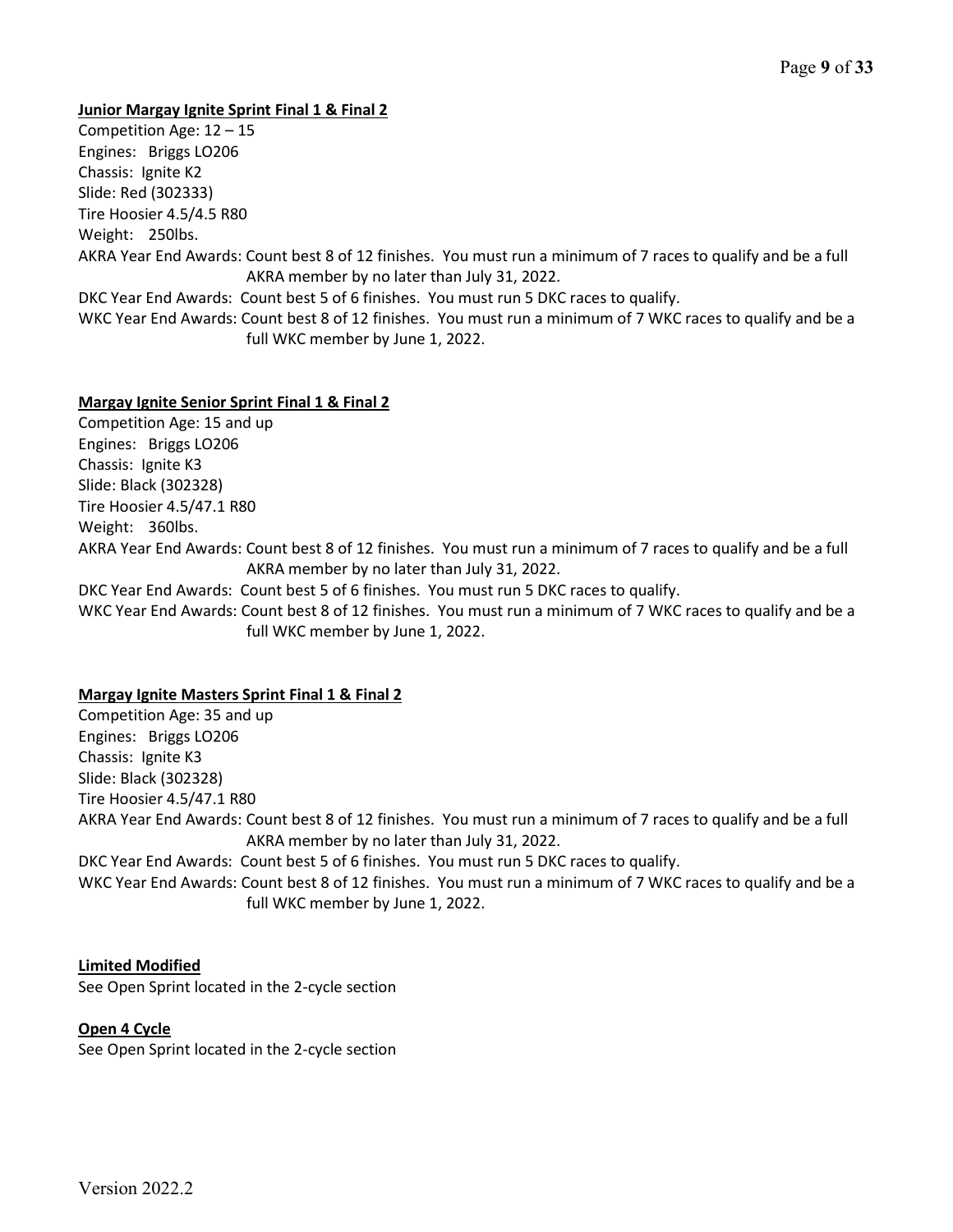# **Sprint Road Race 125 Shifter**

#### **CIK 125 Shifter Final 1 & Final 2**

Competition Age: 18 and up.

Engines: Mass produced 125cc Shifter Motor.

- Weight: Stock Honda CIK Bodywork 375lbs., 2013 Homologated Modified Motor CIK Bodywork 385lbs., 2016 Motors Homologated 405lbs. ICC 390lbs., KZ 400lbs.
- Pipe: Fixed pipe (Stock Honda must run pipe legal for Stock Honda class)

Fuel: Open Fuel

AKRA Year End Awards: Count best 8 of 12 finishes. You must run a minimum of 7 races to qualify and be a full AKRA member by no later than July 31, 2022.

DKC Year End Awards: Count best 5 of 6 finishes. You must run 5 DKC races to qualify.

WKC Year End Awards: Count best 8 of 12 finishes. You must run a minimum of 7 WKC races to qualify and be a full WKC member by June 1, 2022.

## **CIK 125 Shifter Pro Final 1 & Final 2**

Competition Age: 18

Engines: Mass produced 125cc Shifter Motor.

Weight: Stock Honda CIK Bodywork 375lbs., ICC 390lbs., KZ 400lbs.

Pipe: Fixed pipe (Stock Honda must run pipe legal for Stock Honda class)

Fuel: Open Fuel

AKRA Year End Awards: Count all 6 of your DKC finishes. You must score 1 point or more in all 6 races to qualify and be a full AKRA member by no later than July 31, 2022.

DKC Year End Awards: Count best 5 of 6 finishes. You must run 5 DKC races to qualify.

# **G 125 Shifter Final 1 & Final 2**

Competition Age: 35 and up

Engines: 125cc Honda and 125cc ICC CIA/FIA engines (ICC engines stock 30mm Dellorto carb only)

Weight: Stock Honda 395lbs., ICC 410lbs., KZ 420lbs.

Pipe: Fixed pipe, (RLV 6800, RCE T3, RLV R4 (Single or Two Piece), SKUSA SK-1)

Fuel: Open Fuel

Other: Open Tire

AKRA Year End Awards: Count best 8 of 12 finishes. You must run a minimum of 7 races to qualify and be a full AKRA member by no later than July 31, 2022.

DKC Year End Awards: Count best 5 of 6 finishes. You must run 5 DKC races to qualify.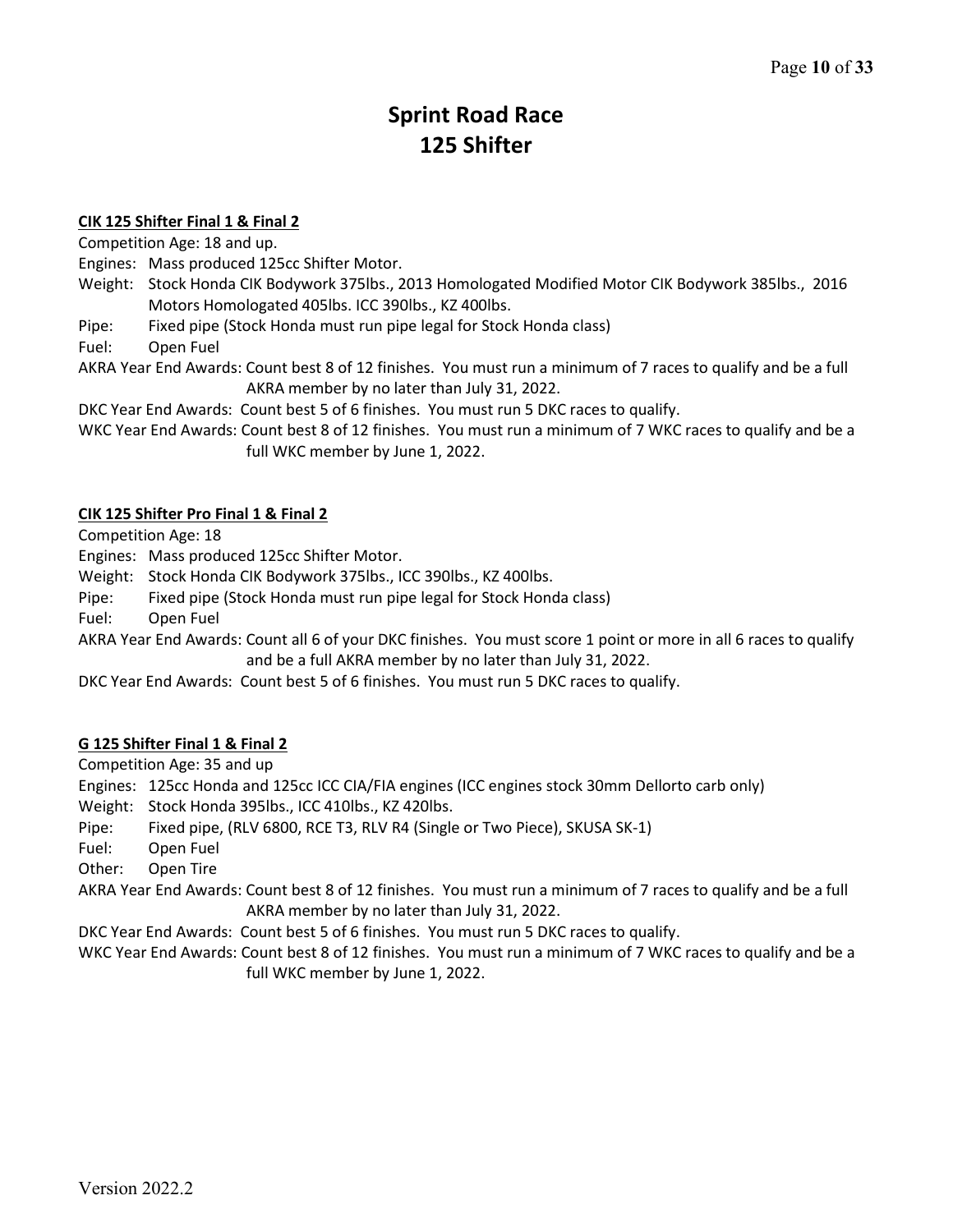#### **Stock Honda Heavy Final 1 & Final 2**

Competition Age: 17 and up (Beginning for 2019 race series age will be 18) Engines: Honda CR 125 (1999 or 2001 Cylinder) Weight: 420lbs. Pipe: Fixed pipe, (RLV 6800, RCE T3, RLV R4 (Single or Two Piece), SKUSA SK-1) Fuel: Race Gas AKRA Year End Awards: Count best 8 of 12 finishes. You must run a minimum of 7 races to qualify and be a full AKRA member by no later than July 31, 2022. DKC Year End Awards: Count best 5 of 6 finishes. You must run 5 DKC races to qualify. WKC Year End Awards: Count best 8 of 12 finishes. You must run a minimum of 7 WKC races to qualify and be a full WKC member by June 1, 2022.

## **Stock Honda Lite Final 1 & Final 2**

Competition Age: 17 and up (Beginning for 2019 race series age will be 18) Engines: Honda CR 125 (1999 or 2001 Cylinder) Weight: 385lbs.

Pipe: Fixed pipe, (RLV 6800, RCE T3, RLV R4 (Single or Two Piece), SKUSA SK-1)

Fuel: Race Gas

AKRA Year End Awards: Count best 8 of 12 finishes. You must run a minimum of 7 races to qualify and be a full AKRA member by no later than July 31, 2022.

DKC Year End Awards: Count best 5 of 6 finishes. You must run 5 DKC races to qualify.

WKC Year End Awards: Count best 8 of 12 finishes. You must run a minimum of 7 WKC races to qualify and be a full WKC member by June 1, 2022.

# **Laydown Enduro Class Structure**

#### **100cc Piston Port Final 1 & Final 2**

Competition Age: 15 and up

Engines: Yamaha KT100, ARC Comer P-50, ARC Comer P-51, PRD-RK-100, Parilla PV-92, Komet K-71.

Weight: Yamaha 385lbs., Piston Port 410lbs., Comer P-51 425lbs.

Pipe: Fixed pipe.

Fuel: Race Gas

AKRA Year End Awards: Count best 8 of 12 finishes. You must run a minimum of 7 races to qualify and be a full AKRA member by no later than July 31, 2022.

DKC Year End Awards: Count best 5 of 6 finishes. You must run 5 DKC races to qualify.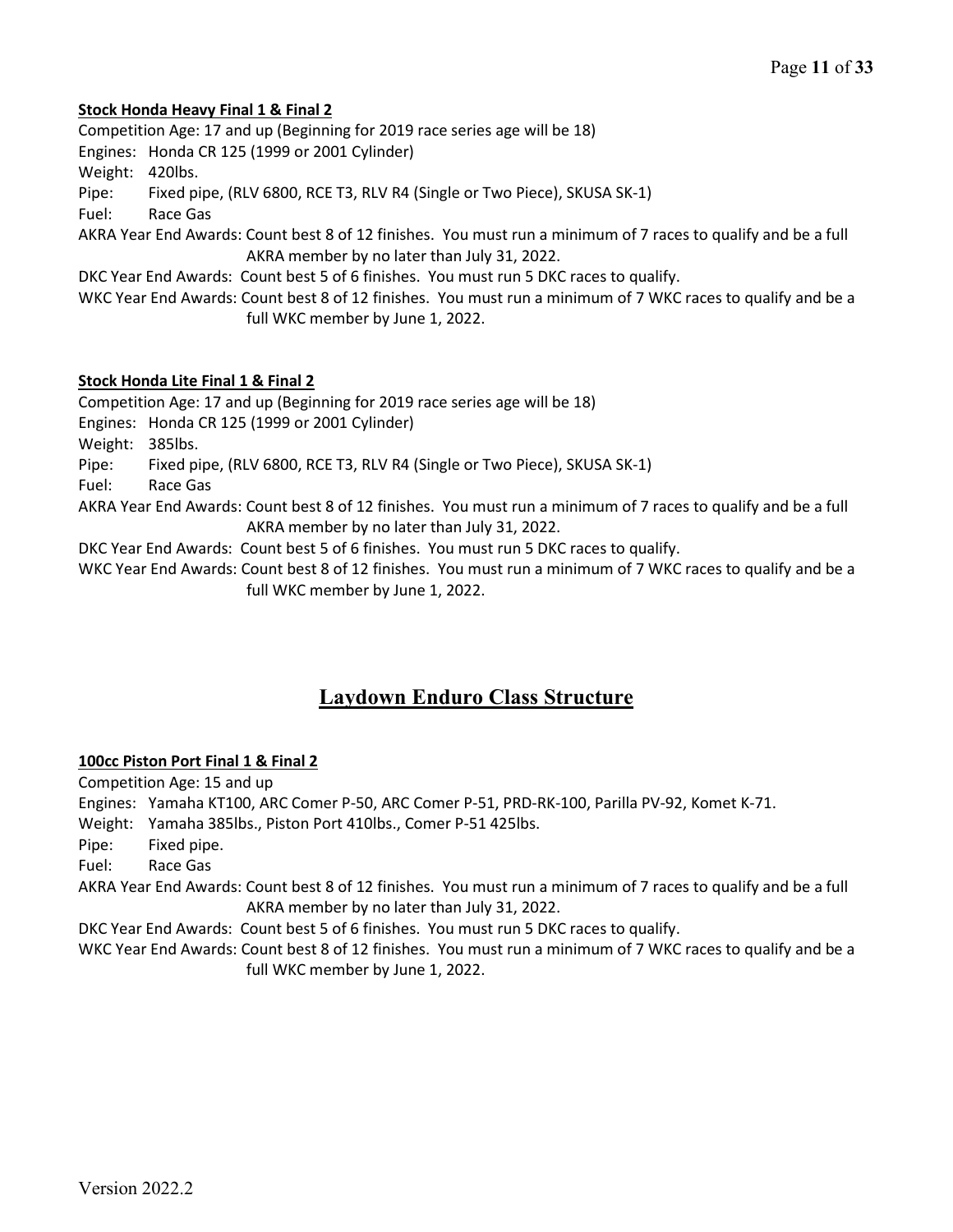#### **Air Cooled 100cc TaG Enduro Final 1 & Final 2**

Competition Age: 15 and up

Engines: IAME KA 100 and Vortex ROK VLR

Weight: 400 lbs.

Pipe: RLV L2, RLV L3, RLV L4. Minimum Flex length 8.0" as measured from the piston face to the end of the flex.

G4. Minimum Flex length 9.5" as measured from the piston face to the end of the flex.

IR1, IR2. Minimum Flex length 9.0" as measured from the piston face to the end of the flex.

Any 1.75" header legal.

Additional Rules: No blueprinting allowed. Must run carburetor that was original equipment of that engine. Heads can be recut to factory design if damaged. Starter can be removed. AKRA reserves the right to adjust any of the above rules to keep parity within the engines.

Fuel: Race Gas

AKRA Year End Awards: Count best 8 of 12 finishes. You must run a minimum of 7 races to qualify and be a full AKRA member by no later than July 31, 2022.

DKC Year End Awards: Count best 5 of 6 finishes. You must run 5 DKC races to qualify.

WKC Year End Awards: Count best 8 of 12 finishes. You must run a minimum of 7 WKC races to qualify and be a full WKC member by June 1, 2022.

## **B Stock**

Competition Age: 18 and up

Engines: 100cc Reed, 100cc Rotary, 100cc Controlled, 100cc Piston Port, 100 Stock Appearing

Weight: Piston Ports 395lbs., Reeds and Rotary 465lbs. Karts must be dual engine.

Pipe: Fixed

Fuel: Open

DKC Year End Awards: Count best 3 of 3 finishes. You must run 3 DKC races to qualify.

WKC Year End Awards: Count best 4 of 6 finishes. You must run a minimum of 3 WKC races to qualify and be a full WKC member by June 1, 2022.

# **Controlled Final 1 & Final 2**

Competition Age: 16 and up

Engines: 100cc ICA Reed, 100cc Controlled, 100cc Piston Port

- Weight: ICA Reed & Controlled 390lbs., IAME KA100 and VORTEX ROK VLR 390lbs., Piston Port 340 lbs.
- Pipe: ICA Reed, Controlled, and IAME KA 100 Fixed. Piston Port Fixed or Slippy pipe. All engines must run 1.75" header. ICA Reed, Controlled, IAME KA100, and Vortex ROK VLR minimum flex length
	- 8.0". KA100 and Vortex ROK VLR can run 2" header.

Fuel: Race Gas

AKRA Year End Awards: Count best 8 of 12 finishes. You must run a minimum of 7 races to qualify and be a full AKRA member by no later than July 31, 2022.

DKC Year End Awards: Count best 5 of 6 finishes. You must run 5 DKC races to qualify.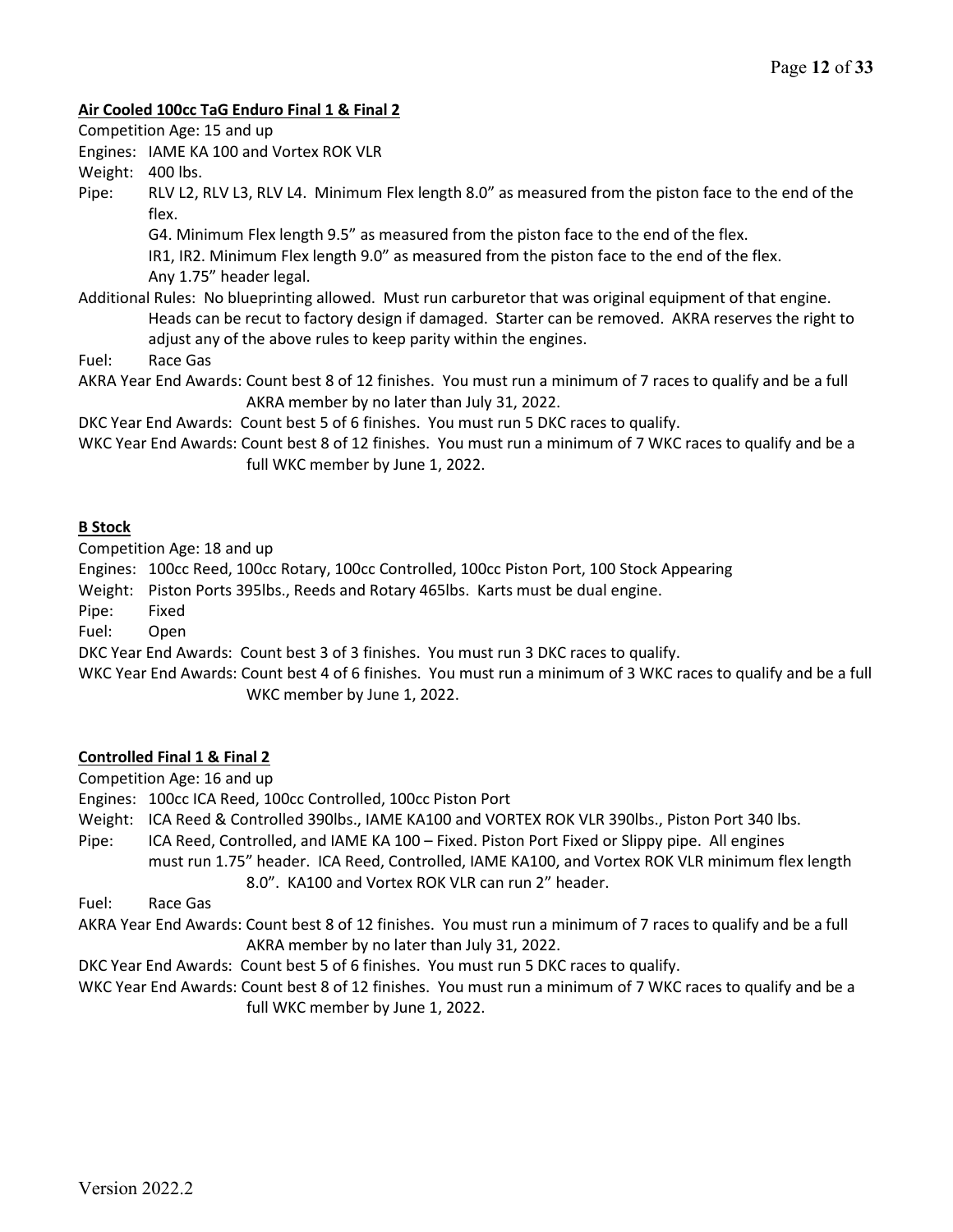## **DKC Enduro 4 Cycle Final 1 & Final 2**

Competition Age: 15 and up

Engines: Pro Gas, Briggs and Stratton (See KART Rules for Briggs tech)

Weight: 410lbs.

Pipe: Fixed

Fuel: Open Fuel

AKRA Year End Awards: Count all 6 of your DKC finishes. You must score 1 point or more in all 6 races to qualify and be a full AKRA member by no later than July 31, 2022.

DKC Year End Awards: Count best 5 of 6 finishes. You must run 5 DKC races to qualify.

# **Formula 100 Final 1 & Final 2**

Competition Age: 16 and up

Engines: Any 100cc Reed, Rotary, or Piston Port. Any 135cc Controlled Stock.

Weight: 100cc Open 410lbs., Stock Appearing Piston Port 310lbs., 100cc Stock Appearing Reed or Rotary Valve 390lbs., 100cc Controlled Stock 2000 390lbs., 100cc Controlled Stock prior 2000 340lbs., 135 Controlled Stock 370lbs., IAME KA100 and Vortex ROK VLR 370lbs.

Pipe: Open Pipe

Fuel: Open Fuel

AKRA Year End Awards: Count best 8 of 12 finishes. You must run a minimum of 7 races to qualify and be a full AKRA member by no later than July 31, 2022.

DKC Year End Awards: Count best 5 of 6 finishes. You must run 5 DKC races to qualify.

WKC Year End Awards: Count best 8 of 12 finishes. You must run a minimum of 7 WKC races to qualify and be a full WKC member by June 1, 2022.

## **Formula 125 Final 1 & Final 2**

Competition Age: 18 and up for gearbox, 15 and up for non-gearbox

Engines: 125 Gearbox, 125 Non-Gearbox, B Limited, 100cc Open, 135cc Open.

Weight: Gearbox 420lbs., non-Gearbox 380lbs., X30 380lbs.

Pipe: Gearbox - Fixed pipe. Non-Gearbox Open Pipe.

Fuel: Open Fuel

AKRA Year End Awards: Count best 8 of 12 finishes. You must run a minimum of 7 races to qualify and be a full AKRA member by no later than July 31, 2022.

DKC Year End Awards: Count best 5 of 6 finishes. You must run 5 DKC races to qualify.

WKC Year End Awards: Count best 8 of 12 finishes. You must run a minimum of 7 WKC races to qualify and be a full WKC member by June 1, 2022.

# **Junior Enduro Final 1 & Final 2**

Competition Age: 12 - 16

Engines: Yamaha KT 100, KPV 100, Animal, Pro Gas, LO 206

- Weight: Yamaha-RLV SSX Exhaust 340lbs., RLV SBX 360lbs., KPV 365lbs., Briggs Animal 340lbs., Pro Gas 340lbs., LO 206 310lbs.
- Pipe: Yamaha -RLV SSX, RLV SBX Muffler, RLV 26S Header, Flex length minimum 11.0"as measured from piston face to end of flex. Addition of a 7/8 restrictor required. KPV 2 pipe and header, engine clutch only. Briggs Animal-Stock 6.5hp (See Animal Junior Rules)

Fuel: Yamaha and KPV-Race Gas, Animal Gas or Alcohol, Pro Gas and LO 206 pump gas.

AKRA Year End Awards: Count best 8 of 12 finishes. You must run a minimum of 7 races to qualify and be a full AKRA member by no later than July 31, 2022.

DKC Year End Awards: Count best 5 of 6 finishes. You must run 5 DKC races to qualify.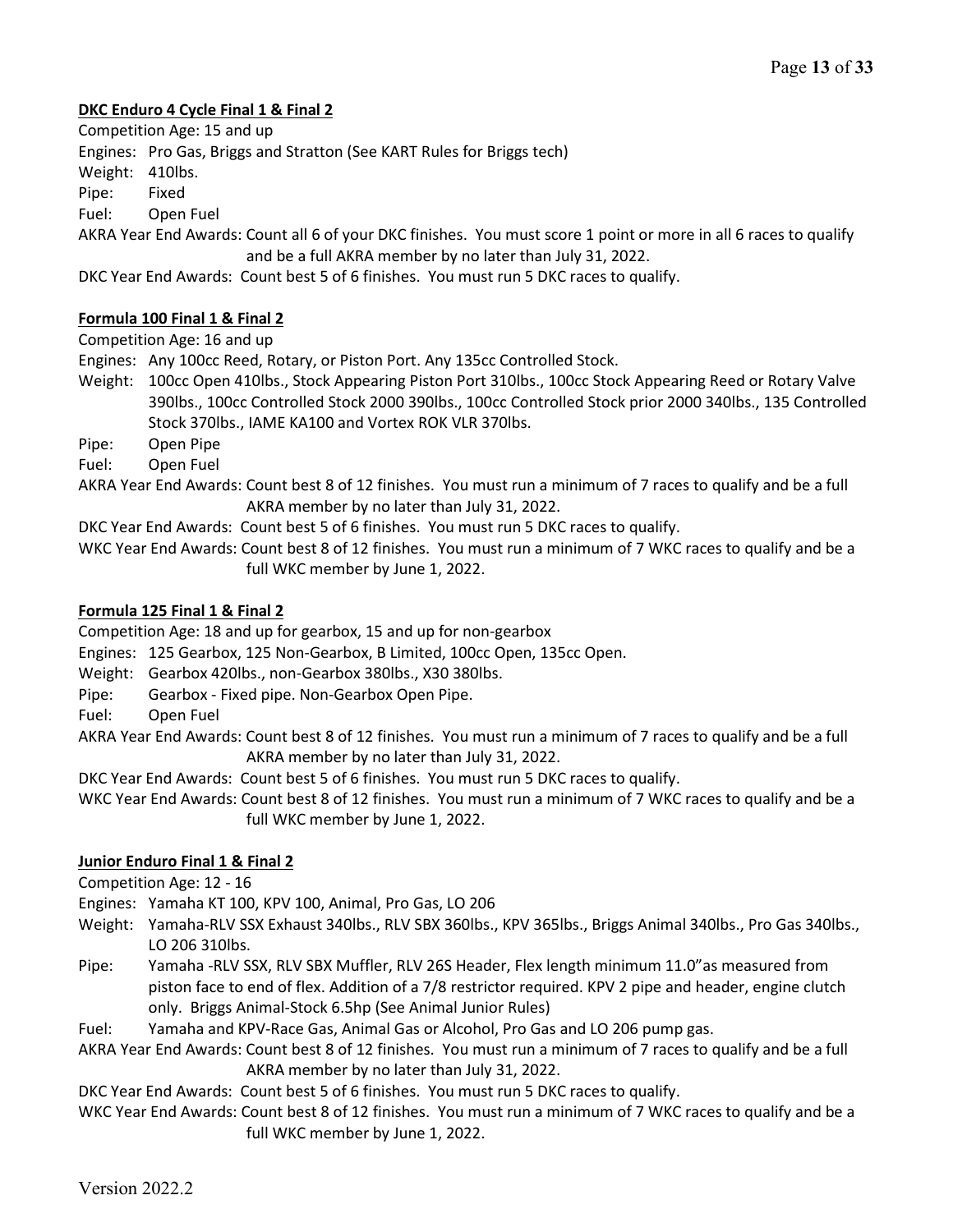## **Super Kart 250 Final 1 & Final 2**

Competition Age: 18 and up

Engines: Twin cylinder with a maximum of 250cc. Single Cylinder two cycle with maximum of 250cc. Single Cylinder Four Cycle with maximum of 450cc. Twin Engine maximum 150cc each cylinder.

- Weight: 250cc Twin Cylinder 490lbs., 250cc Single Cylinder 460lbs., 450 CC 460lbs., 125 Gearbox or twin 135 cc engines - 420lbs., Up to 150cc Single Engine 380lbs., Two 100cc engines 465lbs., Two 150cc engines 490lbs.
- Pipe: Fixed pipe
- Fuel: Open Fuel

AKRA Year End Awards: Count best 8 of 12 finishes. You must run a minimum of 7 races to qualify and be a full AKRA member by no later than July 31, 2022.

DKC Year End Awards: Count best 5 of 6 finishes. You must run 5 DKC races to qualify.

WKC Year End Awards: Count best 8 of 12 finishes. You must run a minimum of 7 WKC races to qualify and be a full WKC member by June 1, 2022.

## **DKC TaG Enduro Final 1 & Final 2**

Competition Age: 16 and up

Engines: Any 100cc or 125cc TaG Engine. Water or Air Cooled.

Weight: 100cc 380lbs., 125cc 410lbs.

Pipe: Any approved TaG pipe.

Fuel: Open Fuel

AKRA Year End Awards: Count all 6 of your DKC finishes. You must score 1 point or more in all 6 races to qualify and be a full AKRA member by no later than July 31, 2022.

DKC Year End Awards: Count best 5 of 6 finishes. You must run 5 DKC races to qualify.

#### **Unlimited Final 1 & Final 2**

Competition Age: 18 and up

Engines: Single Cylinder two cycle with maximum of 250cc, Single Cylinder Four Cycle with maximum of 450cc, Twin Engine maximum 150cc each cylinder.

Super Singles (DEA Single, Viper SK250S, and Gas Gas) must run Super Kart.

Weight: 250 CC - 460lbs., 450 CC – 460lbs., 125 Gearbox or twin 135 cc engines - 380lbs., Up to 175cc Single Engine 400lbs., Two 100cc engines 465lbs., Two 150cc engines 490lbs.

Pipe: Fixed pipe

Fuel: Open Fuel

AKRA Year End Awards: Count best 8 of 12 finishes. You must run a minimum of 7 races to qualify and be a full AKRA member by no later than July 31, 2022.

DKC Year End Awards: Count best 5 of 6 finishes. You must run 5 DKC races to qualify.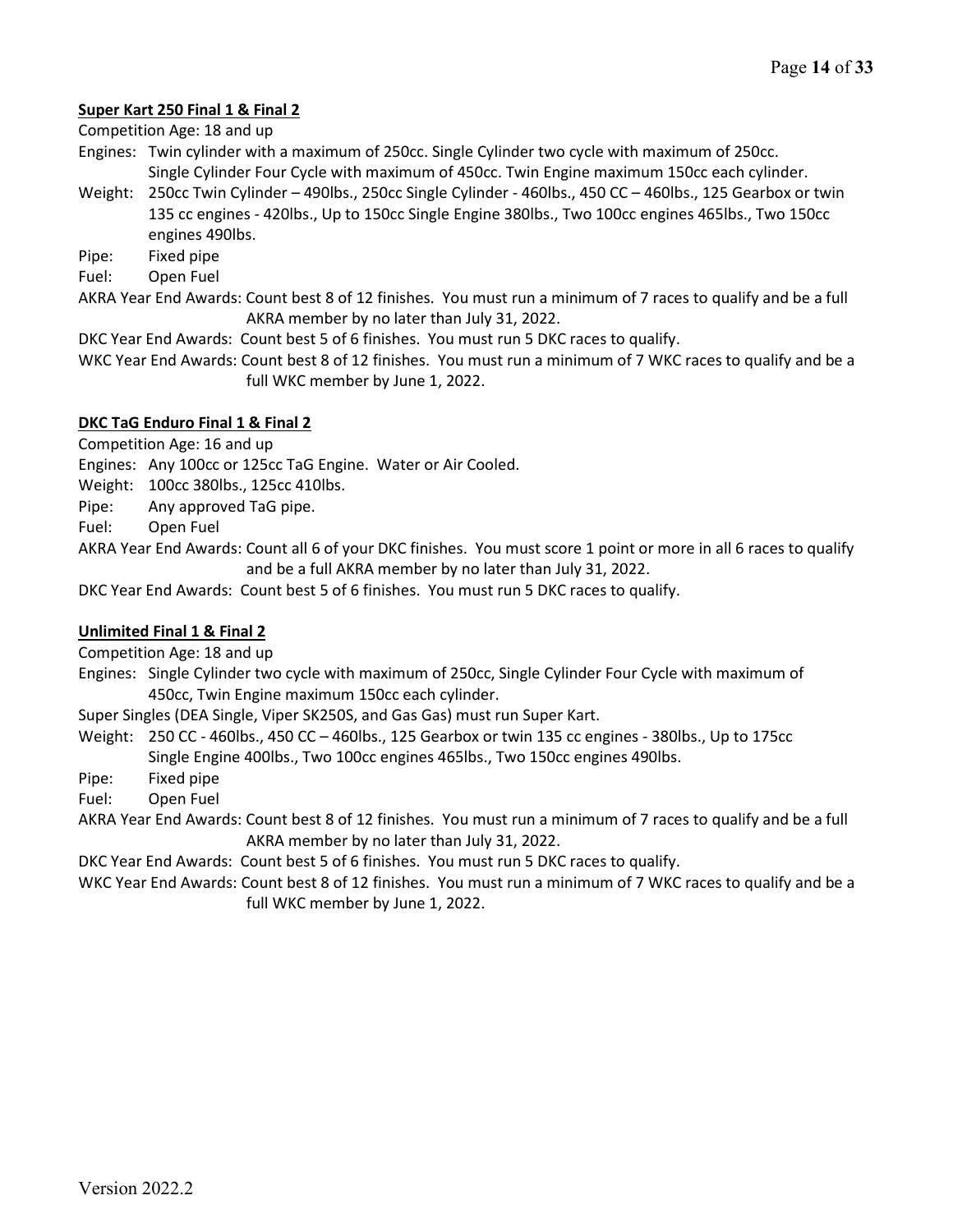# **Vintage Open Final 1 & Final 2**

Competition Age: 15 and up.

Engines: Atlas1, BM-96/96TT/97TT/100/104/107/130, Dap T-60/T-62/T-72/T-80/T-80A/T-80R/T-81, Hewland Arrow KE3/KE4, Komet K-29/K-30/K-35/K-55/K-77/K-78/K-77TT/K-88/K-88T/K-99/K-299, Manx, Margay LMR, Parilla SS-21/SS-22/SS-23/SS27TT/TT-25, PCR 135R, TKM s-89/S-89TT/FF-99/FF-99TT/V/VL, All Vintage Piston Port engines and all Vintage USA engines.

Weight: No minimum weight

- Pipe: Any pipe, Any clutch.
- Fuel: Open Fuel

For a complete set of rules go to the Woodbridge Kart Club web site.

AKRA Year End Awards: Count best 8 of 12 finishes. You must run a minimum of 7 races to qualify and be a full AKRA member by no later than July 31, 2022.

DKC Year End Awards: Count best 5 of 6 finishes. You must run 5 DKC races to qualify.

WKC Year End Awards: Count best 8 of 12 finishes. You must run a minimum of 7 WKC races to qualify and be a full WKC member by June 1, 2022.

#### **Vintage Piston Port Final 1 & Final 2**

Competition Age: 15 and up

Engines: Yamaha KT-100, ARC, Dap T-50, TKM BT-82, PCR PP-100, PRD. Horstman and SMC are the only wet axle clutches allowed, all other dry clutches allowed. Piston Port must be stock appearing and use a Walbro WB3A Carburetor. USA must be stock appearing and can one or two HL, HR, Burris, or Mac Carburetor. Eligible Vintage USA engines – 100cc McCulloch, 125cc McCulloch, 135cc West Bend, Any other US-built 100cc fan-cooled reed motor.

Weight: No minimum weight

Pipe: Any pipe.

Fuel: Piston Port -Race Gas, USA- Race Gas or Methanol)

For a complete set of rules go to the Woodbridge Kart Club web site.

AKRA Year End Awards: Count best 8 of 12 finishes. You must run a minimum of 7 races to qualify and be a full AKRA member by no later than July 31, 2022.

DKC Year End Awards: Count best 5 of 6 finishes. You must run 5 DKC races to qualify.

WKC Year End Awards: Count best 8 of 12 finishes. You must run a minimum of 7 WKC races to qualify and be a full WKC member by June 1, 2022.

#### **Vintage Twin Final 1 & Final 2**

Competition Age: 18 and up.

Engines: Two listed Vintage Open Engines. Horstman and SMC wet axle clutched allowed, and dry clutch allowed. Weight: No minimum weight

Pipe: Any pipe.

Fuel: Open Fuel

For a complete set of rules go to the Woodbridge Kart Club web site.

AKRA Year End Awards: Count best 8 of 12 finishes. You must run a minimum of 7 races to qualify and be a full AKRA member by no later than July 31, 2022.

DKC Year End Awards: Count best 5 of 6 finishes. You must run 5 DKC races to qualify.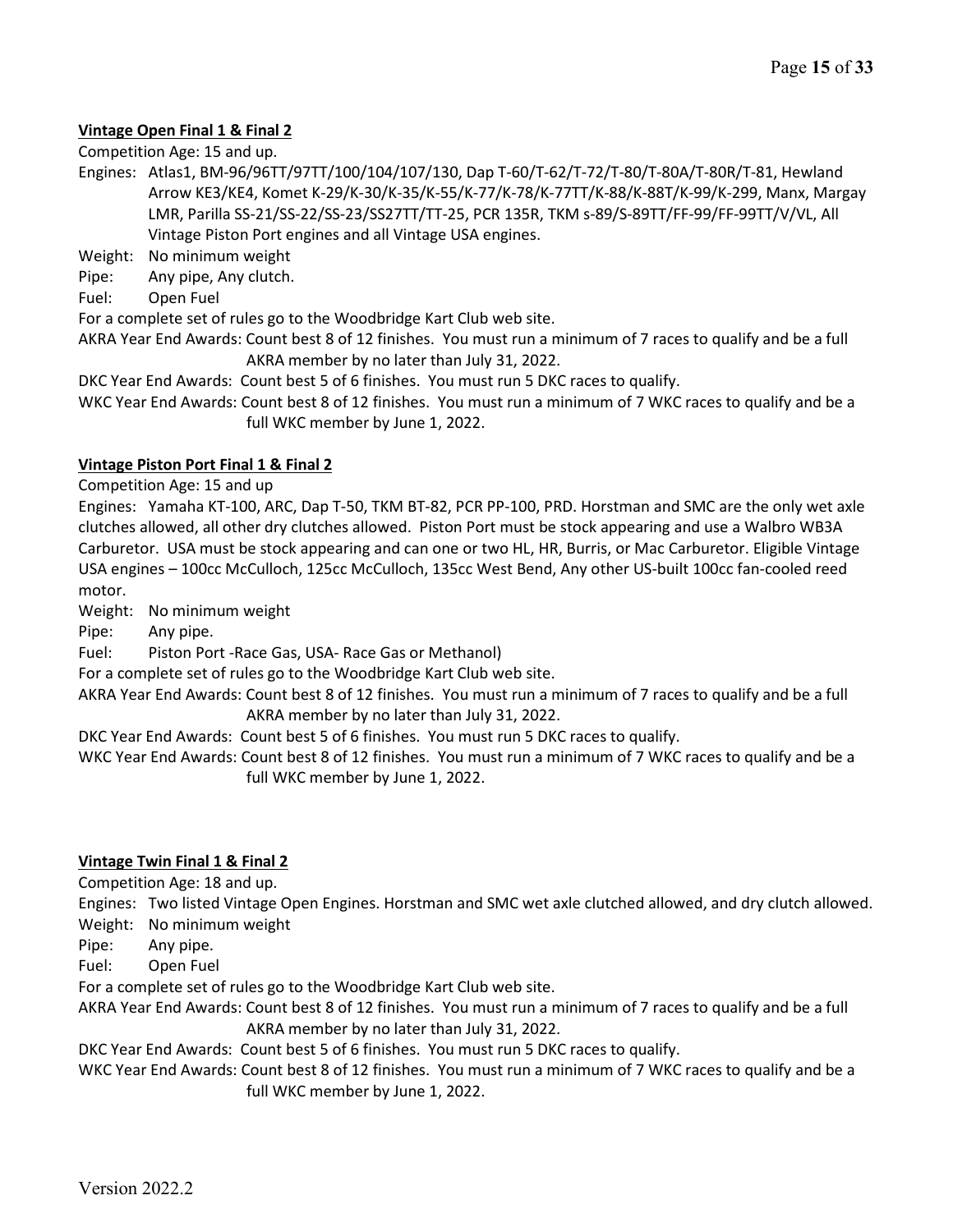## **WKC Vintage Euro:**

Competition Age: 15 and up.

Engines: Eligible Rotary Valve Motors: BM-96/96TT/97TT/100/104/107/130, Dap T-80/T-80A/T-80R/T-81, Hewland Arrow KE3/KE4, Komet K-77/K-78/K-78TT/K-88/K-88TT/K-99/K-299, Manx, Parilla SS-21/SS-22/SS-23/SS27TT/TT-25, TKM S-89/S-89TT/FF-99/FF-99TT. Eligible Reed I Motors – Dap T-72, Margay LMR. Eligible Reed II Motors – Komet K-55, Atlas I, All Vintage Piston Port engines and all Vintage USA engines. Horstman and SMC wet axle clutched allowed, and dry clutch allowed.

For a complete set of rules go to the Woodbridge Kart Club web site.

Pipe: Any pipe.

Fuel: Open Fuel

WKC Year End Awards: Count best 3 of 4 finishes. You must run a minimum of 2 WKC races to qualify and be a full WKC member by June 1, 2022.

## **WKC Vintage USA:**

Competition Age: 15 and up.

- Engines: Eligible motors: 100cc McCulloch; 125cc McCulloch; 135cc West Bend; Any other US built 100cc fancooled reed motor.
	- For a complete set of rules go to the Woodbridge Kart Club web site.

Pipe: Any pipe.

Fuel: Open Fuel

WKC Year End Awards: Count best 3 of 4 finishes. You must run a minimum of 2 WKC races to qualify and be a full WKC member by June 1, 2022.

## **Yamaha Pipe Final 1 & Final 2**

Competition Age: 15 and up

Engines: Yamaha

Weight: 400lbs.

Pipe: Fixed pipe. Header and flex must be 1.75 inches.

Fuel: Race Gas

AKRA Year End Awards: Count best 8 of 12 finishes. You must run a minimum of 7 races to qualify and be a full AKRA member by no later than July 31, 2022.

DKC Year End Awards: Count best 5 of 6 finishes. You must run 5 DKC races to qualify.

WKC Year End Awards: Count best 8 of 12 finishes. You must run a minimum of 7 WKC races to qualify and be a full WKC member by June 1, 2022.

#### **DKC Yamaha Sportsman Heavy Final 1 & Final 2**

Competition Age: 15 and up

Engines: Yamaha

Weight: SBX Muffler 410lbs., SSX Muffler 390lbs.

Pipe: SSX Muffler, or RLV SBX Muffler, RLV 26S Header, Flex length minimum 11.0"as measured from piston face to end of flex.

Fuel: Race Gas

AKRA Year End Awards: Count all 6 of your DKC finishes. You must score 1 point or more in all 6 races to qualify and be a full AKRA member by no later than July 31, 2022.

DKC Year End Awards: Count best 5 of 6 finishes. You must run 5 DKC races to qualify.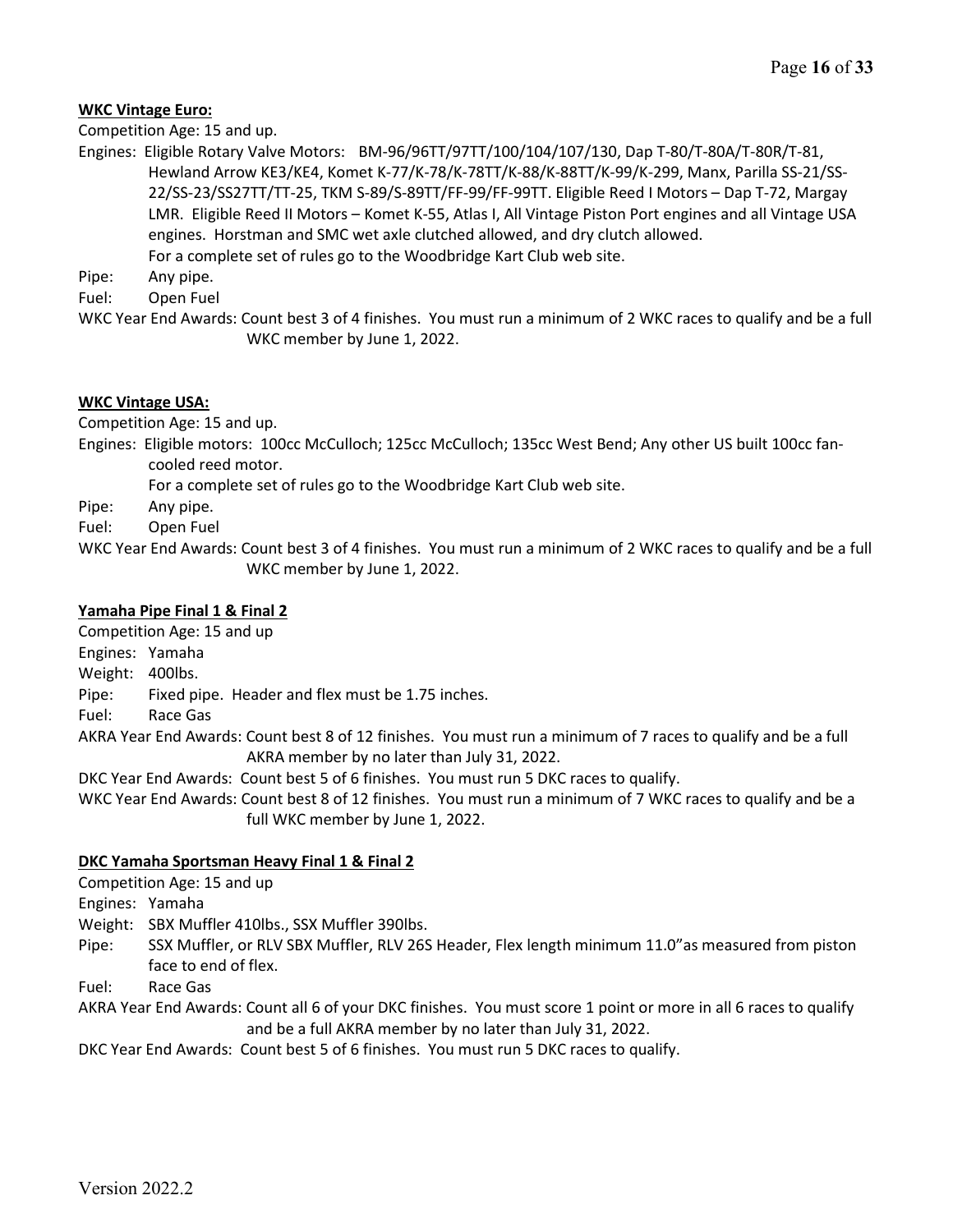#### **DKC Yamaha Sportsman Medium Final 1 & Final 2**

Competition Age: 15 and up

Engines: Yamaha

Weight: SBX Muffler 385lbs., SSX Muffler 365lbs.

Pipe: SSX Muffler, or RLV SBX Muffler, RLV 26S Header, Flex length minimum 11.0"as measured from piston face to end of flex.

Fuel: Race Gas

AKRA Year End Awards: Count all 6 of your DKC finishes. You must score 1 point or more in all 6 races to qualify and be a full AKRA member by no later than July 31, 2022.

DKC Year End Awards: Count best 5 of 6 finishes. You must run 5 DKC races to qualify.

**WKC LO Vintage Euro See Woodbridge Kart Club for rules. To be run at Summit Point (May), Mid-Ohio, Summit Point (August) and Pittsburgh.**

**WKC LO Vintage USA See Woodbridge Kart Club for rules. To be run at Summit Point (May), Mid-Ohio, Summit Point (August) and Pittsburgh.**

**WKC Classic Controlled See Woodbridge Kart Club for rules. To be run at Summit Point (May), Mid-Ohio, Summit Point (August) and Pittsburgh.**

# **Classes with KART in the name refer to KART Tech Manual for rules.**

\*Classes with multiple engines may have weights adjusted during the year.

Additional classes may be added by the host club.

For club series championship details for the Woodbridge Kart Club visit www.woodbridgekartclub.com.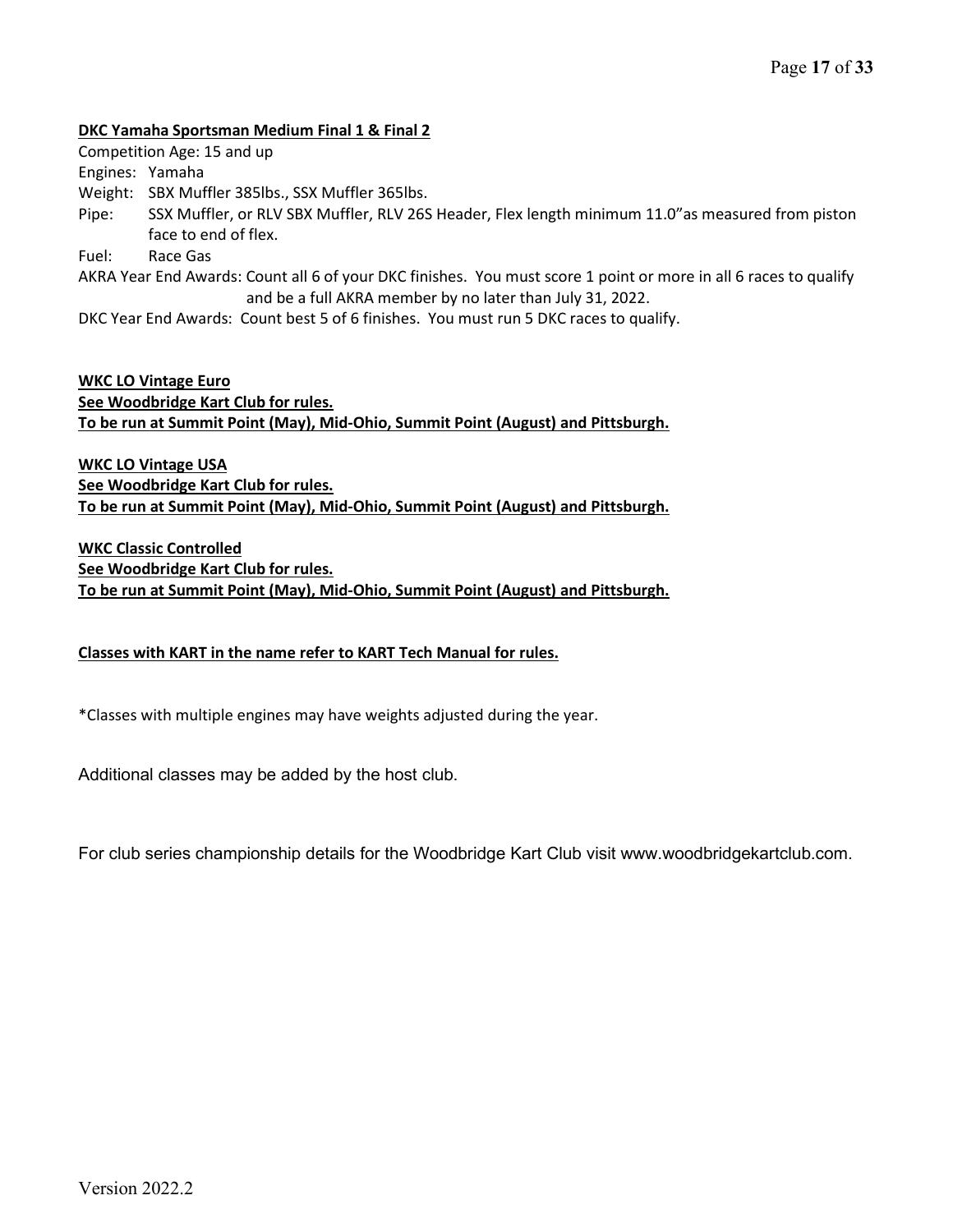# **General Rules & Regulations**

The following rules are as stated "General". There may be additional rules and regulations for each track and event. It is your responsibility to be familiar with the rules for each event that you participate in. These rules should be available in registration. If you do not understand a rule, please ask a race official.

# *A. Spirit and Intent*

Even if you are new to karting you may have heard the term "spirit and intent". It is the concise description of how karting is run, pure, simple and undeniable. It is the law governing the sport of karting for the last 50 years. It means that you may be judged based on your perceived spirit and apparent intent for your conduct at any time at the track. Indeed, you should judge yourself using the same criteria. The law of spirit and intent comes into effect when race officials encounter karting situations or circumstances not specifically addressed in this rulebook. At this point, officials must make decisions based not only on fact, but also on whether the infraction was a clear case of attempting to controvert the spirit of the event. It is many times the hardest decision for an official to make. Nobody likes to invoke the spirit and intent rule.

We urge you avoid causing a spirit and intent ruling by being fully aware of all the regulations that apply to you and your kart. It is impossible to write a rule for every aspect of karting. Before attempting modifications to your kart that are not specifically addressed in the rulebook talk to the technical inspector and clarify the requirements. You should "intend" to compete successfully, but if your "intent" is winning by circumventing the rules, then you should reconsider your involvement in this sport.

# *B. Driver Eligibility & Requirements*

- 1. You must be entered in a class in order to practice in all AKRA sanctioned events.
- 2. You must be an AKRA member, in good standing, in order to receive year-end awards. The highest qualifying AKRA member will be crowned class champion.
- 3. The kart is the official entry in the race. Once a lap has been made in a race with the entered kart, the kart cannot be changed without the permission of the race director.
	- a. Relief Drivers must meet all class rule requirements and be approved by race officials. The driver of record must make one lap, or the kart must remain in the pits until the lead kart has made one lap. A separate fee of \$10.00 must be paid prior to the race by the relief driver.
- 4. Minimum driver age is listed in all class structures. However, if during the racing season, the driver has a birthday that would make them old enough to move to an "older" class, they will have the option to move up at any time during the racing season, with the exception of the Novice class. If a driver chooses to move up to a senior class, he may not move back to a junior class. All drivers must produce a current state photo I.D. card or certified birth certificate upon request. A minor's release is required for all persons under the age of 18.

# *C. Protest Procedure*

All protests must be submitted in writing and acknowledged by an official in registration or post-race tech within 30 minutes of completion of the race that is being protested or, in the case of a scoring protest, within 30 minutes after official results have been posted. Protests will not be accepted after 30-minute period has expired. A protest can only be submitted by an entrant from the same class that is being protested and can only be signed by one entrant. Once the official has accepted a protest, additional protests for the same infraction will not be accepted. Official protest forms will be made available in registration and post tech. Any national race disqualification or suspension can be appealed in writing to the AKRA advisory committee.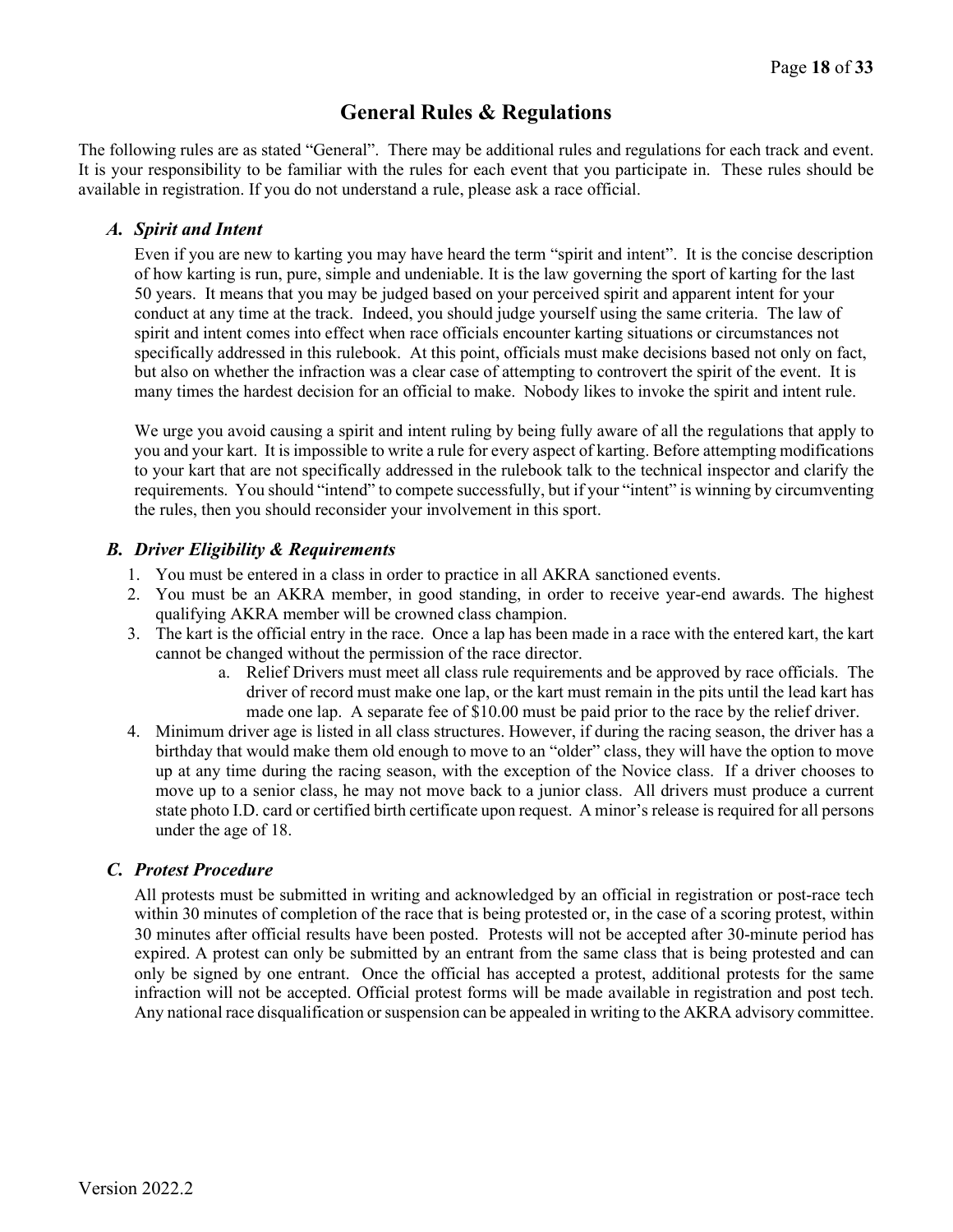# *D. Points - Scoring – Year End Awards*

- 1. To receive points, the driver must be properly entered in the class, grid, weigh, and pass post-race tech.
- 2. Entrants will be required to place a scoring transponder on their kart in a location that is recommended for proper signal strength. It is the driver's responsibility to securely fasten the scoring transponder in a proper location prior to entering the track.
- 3. To receive year-end awards in each class the entrant must be a current AKRA member in good standing.
- 4. In the event of a tie in the year end point total, the tie will be broken by the highest finishing position of the last race either or both drivers competed in.
- 5. Disqualification: In the event that a driver is disqualified from an event for unsportsmanlike conduct on or off the racetrack he may NOT use that race as a drop race. If a driver is disqualified for mechanical failure on the track, improper driving, post-race engine, oil or fuel tech or at the scales in post tech he may use that as a drop race. However, if repeatedly disqualified for any reason the driver may be subject to penalty of not being able to use a race as a drop race. Competitors disqualified will receive zero (0) points for that race.
- 6. In the event of a rainout all entrants will receive 100 points plus the number of entries. If the race is run under wet conditions and a competitor chooses not to race, they will be awarded the next finishing position after the competitors that raced. You must weigh and pass tech to receive points unless this is waived by the race director. Example: 10 competitors in the class and 3 choose to race in the rain and 7 choose not to. The 7 that choose not to will receive 4th place points.
- 7. Final result information see individual class for event count.
- 8. If one of the classes listed in the class structure is not offered at a specific race, then you will received points for the finishing position in the class it was combined with on the crossover list.
- 9. The following point method will be used for calculating season points:
	- Position Points

| $\mathbf{1}$   | $100 +$ number of entries |
|----------------|---------------------------|
| $\overline{c}$ | $88 +$ number of entries  |
| 3              | $78 +$ number of entries  |
| $\overline{4}$ | $70 +$ number of entries  |
| 5              | $64 +$ number of entries  |
| 6              | $61 +$ number of entries  |
| 7              | $58 +$ number of entries  |
| 8              | $55 +$ number of entries  |
| 9              | $52 +$ number of entries  |
| 10             | $49 +$ number of entries  |
| 11             | $47 +$ number of entries  |
| 12             | $45 +$ number of entries  |
| 13             | $43 +$ number of entries  |
| 14             | $41 +$ number of entries  |
| 15             | $39 +$ number of entries  |
| 16             | $38 +$ number of entries  |
| 17             | $37 +$ number of entries  |
| 18             | $36 +$ number of entries  |
| 19             | $35 +$ number of entries  |
| 20             | $34 +$ number of entries  |
| 21             | $33 +$ number of entries  |
| 22             | $32 +$ number of entries  |
| 23             | $31 +$ number of entries  |
| 24             | $30 +$ number of entries  |
| 25             | $29 +$ number of entries  |

All remaining positions will receive 20 points + number of entries.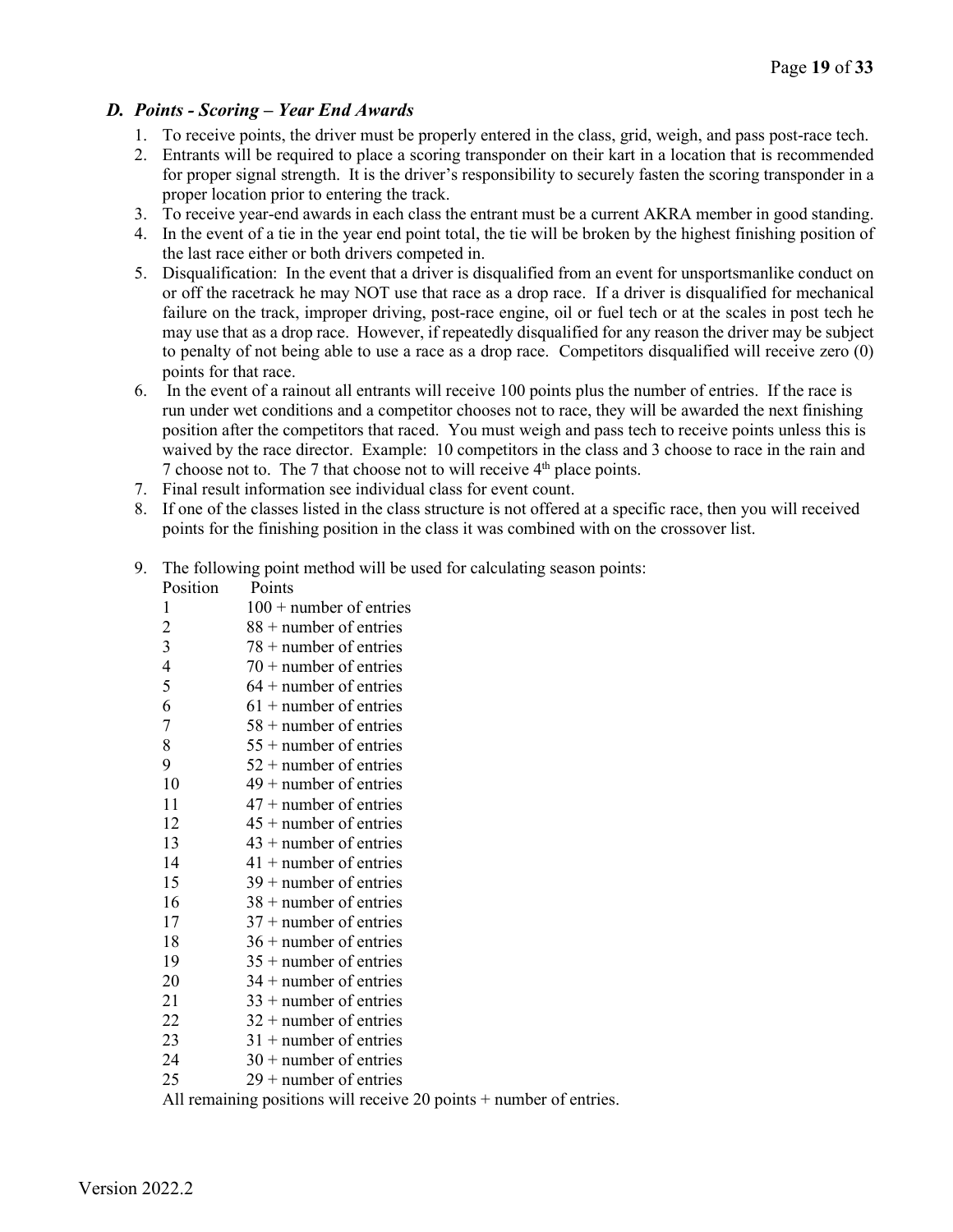# *E. Practice Group Procedures*

- 1. Karts will be divided up into different groups as assigned by the host club.
- 2. Karts will line up in the same grid formation as you would for a race. If the track and host club permits, you to drive in the paddock area then you do not need to line up in the grid formation.
- 3. Karts will not be permitted to cause congestion anywhere on the pit lane while waiting to enter the racing surface for your practice session.
- 4. The race director has the authority to black flag you while you are waiting to enter the racing surface if you are causing congestion in the pit lane. If you are black flagged before your practice session begins you will forfeit that practice session.
- 5. The host club can alter these procedures as they see fit.

# *F. Race Standing Start Procedures*

- 1. Race class groups will be gridded according to the speed at which they leave the grid. Your class may be faster once at speed but slower leaving the grid. (Example: 2 cycle sprinters leaver faster than TaG).
- 2. Class groups will be separated by a minimum of 10 seconds. The race director has the authority to start multiple groups on one flag. During the drivers meeting before your race, it you do not wish to start in multiple groups then notify the race director.
- 3. The flagman will raise the flag to start your timed race. At 30 seconds he will bring the flag to halfway. At 60 seconds he will flag the start of your race.

# *G. Rolling Start Procedures*

- 1. Karts will line up following the same procedure as you would for a standing start.
- 2. The flagman will signal the grid 2 minutes before the starting flag sequence begins. This is the start of your 30-minute race.
- 3. At 28 minutes the flag will go up to signal 1 minute to the pace lap beginning. At 30 seconds the flag will be brought to the halfway signal.
- 4. At the 27-minute mark you will proceed onto the racing surface to begin your pace lap.

# *H. Red Flag Procedures*

- 1. Practice
	- a. If you receive a red flag during your practice session, then that practice session is completed
- 2. Race (We will have two different red flag procedures)
	- a. If the red flag occurs before a full lap has been completed.
		- i. The race will be restarted with drivers returning to their original grid positions. Drivers that are disabled on the track will not be picked up.
		- ii. That lap will not count as a lap completed.
		- iii. A new race length will be determined by the race director. Race length will be a minimum of one half the original race length. Race length will be determined by how quickly karts grid and how soon the race director has a green track.
		- iv. If you race receives multiple red flags the race director has the authority to declare the race official.
	- b. If the red flag occurs after one full lap has been completed.
		- i. If the red flag occurs after one full lap and before 1/3 of the scheduled race distance, then you will line up in your original grid position.
		- ii. Scoring will revert back to the last completed race lap.
		- iii. All laps completed will count towards the competitors finishing position.
		- iv. No pickup will be done during the red flag except to retrieve any karts from drivers injured in the accident.
		- v. The race will only restart if the time remaining on the lock is longer than what has already elapsed.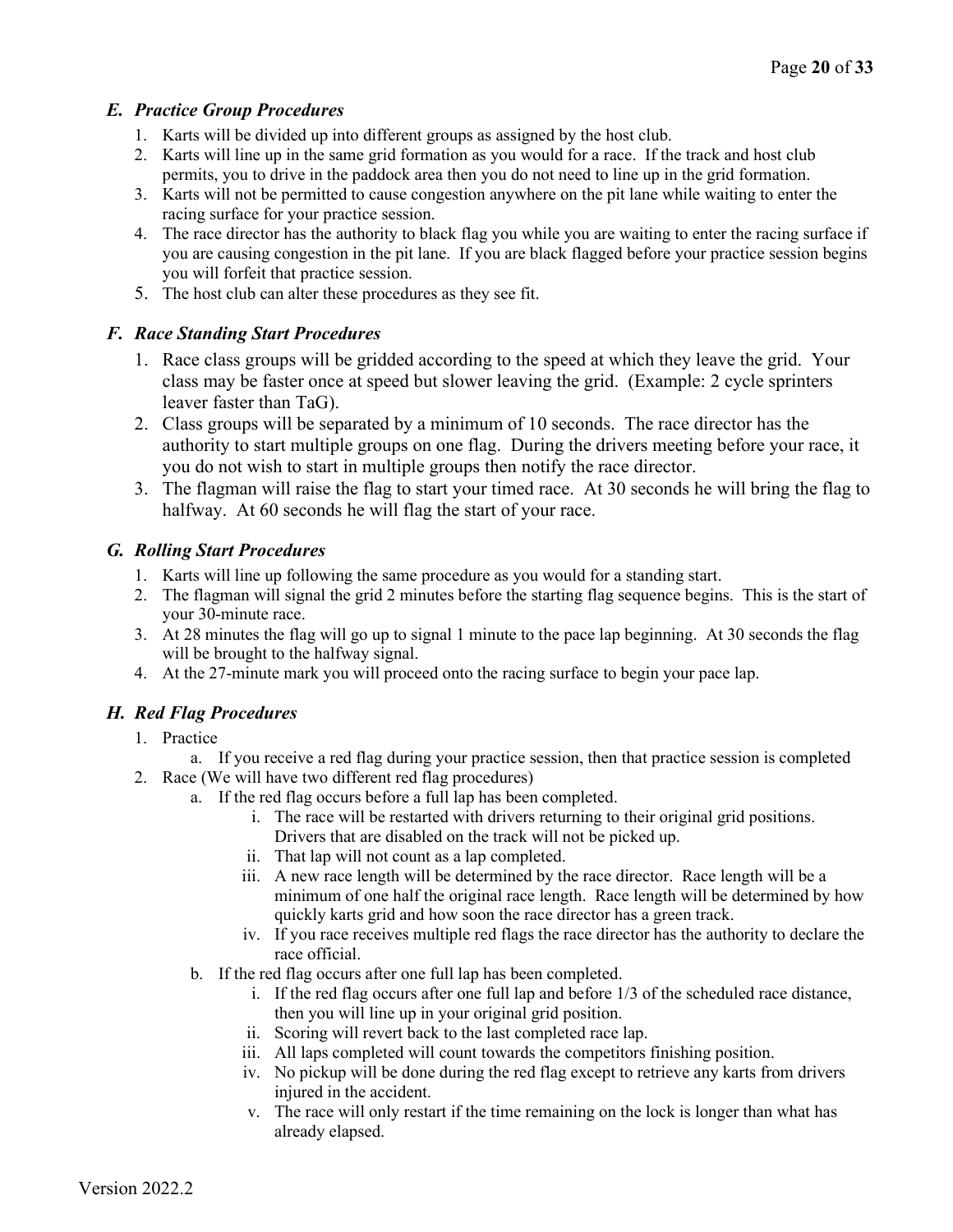vi. Races that have completed 1/3 of the scheduled time will be deemed official.

## *I. Miscellaneous Rules*

- 1. The pit lane will be a yellow flag condition and a safe speed will be maintained. No passing will be allowed entering the pit lane. Passing and/or unsafe driving in the pit lane will result in disqualification.
- 2. Data acquisition is legal in all classes.
- 3. Radio communication is legal in all classes. It may not be used for the purposes of intentional blocking.
- 4. Approved exhaust silencers or mufflers are mandatory in all classes.
- 5. Drivers are responsible for their pit crewmembers. Unacceptable behavior may subject the driver to disqualification from an event. Verbal and/or physical abuse or threats directed at any individual at any event will subject the offender to immediate ejection from the event and/or a 1-year suspension.
- 6. All individuals entering the event site must sign and execute all insurance related documents as prescribed for that event.
- 7. Pre-Race driver's meetings are mandatory. If you are unable to attend the drivers meeting, you are required to check in with the race director.
- 8. Vendor fee of \$100.00 per event will apply to anyone selling product or service at any and all series events with the exception of series or class sponsors.
- 9. AKRA reserves the right to refuse any and all entries at any event(s).
- 10. Helmet tethers are legal but cannot be in any way attached to the kart. Can only be attached to the driver.
- 11. It is the host club and race director's decision on rain racing. The host club may not allow racing on a wet track. If the race is declared a rain race and the race is started, then competitors choosing not to compete in the rain race will receive points based on the last competitor that gridded for the race.
- 12. Full and Temporary memberships available either online at AKRA or available at the track.
- 13. Go Pro type cameras must be mounted securely to the kart. No helmet mounting allowed. Cambox cameras under helmet visor allowed.
- 14. Aggressive driving, bump drafting and pushing is not allowed. Due to each track being different in layout and length and qualified personnel, the host club will be charged with the level of officiating and penalties to be imposed. East host club shall present the process to be used at each days drivers meeting. Penalties up to disqualification may be imposed.

# *Flags*

#### **Checkered Flag**

The race is finished. Slow to a moderate pace for exiting the track. Proceed slowly to the post tech area.

#### **Black Flag**

Racing is not a contact sport, although it is understood some inadvertent contact will occur, intentional and avoidable bumping, nerfing, pushing, etc., will be grounds for disqualification. You may be warned only once with a rolled black flag; second warnings will result in a waved black flag.

Rolled & pointed: A warning about driver conduct

#### **Waved Black Flag**:

You must exit the track immediately you have been disqualified for a driving infraction. If a participant ignores the black flag along with his/her number being displayed by the flagman, that person will be disqualified for that day.

**Meatball Flag** (Black with a red ball): Will be thrown for technical or mechanical problems, requiring the driver to stop for consultation. The flag will also be used for a pushing stop  $\&$  go.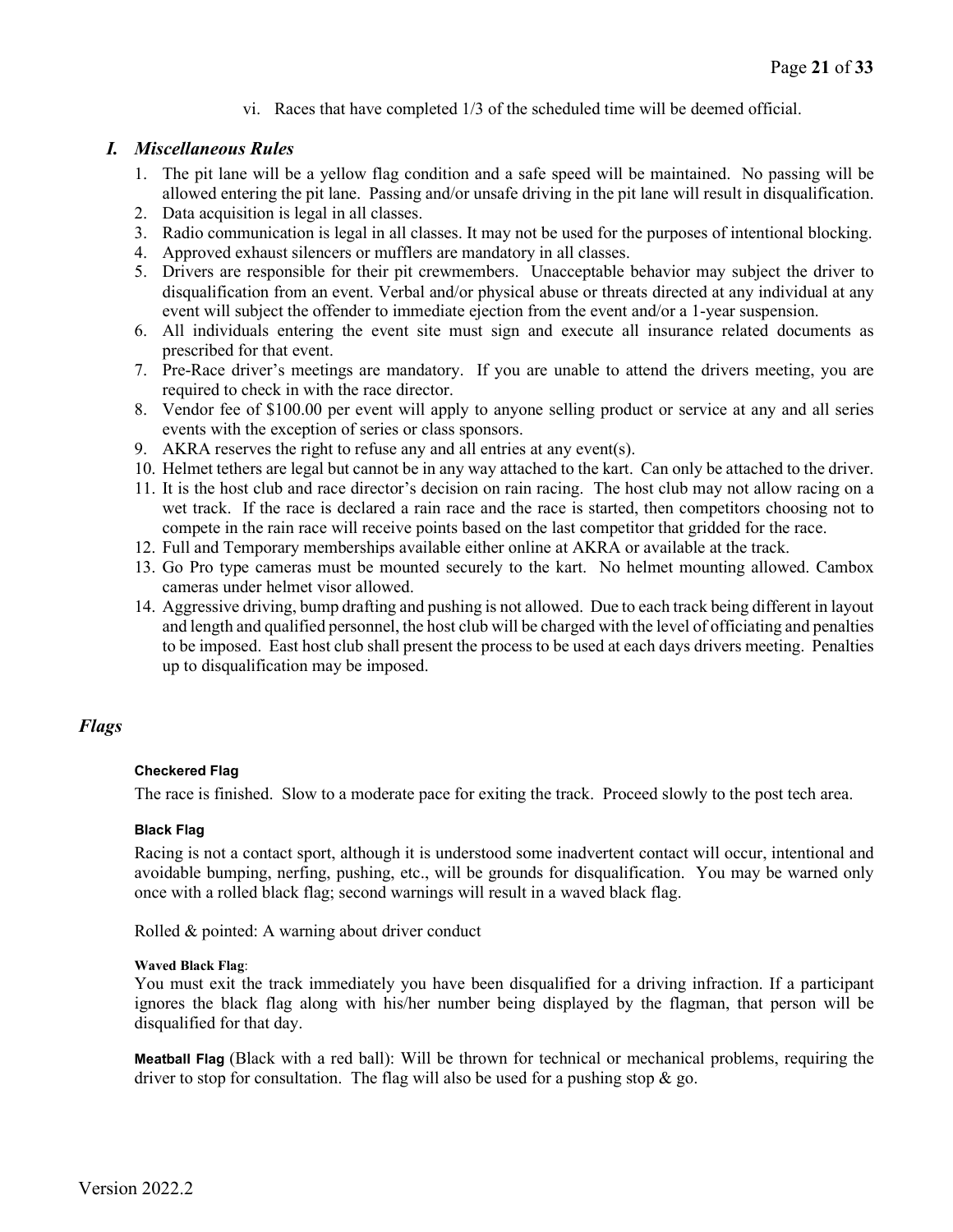### **Green Flag**

The racetrack is clear for racing.

#### **Black and Checked Flag**

The race is completed and is subject to an official protest by the race director.

#### **Yellow Flag**

There is a need for caution. There is something in the track ahead and you and before the next flag stand. You should proceed with caution. If the flag is waving, there is a problem in that section of the track. No passing will be allowed in that section when a waving yellow flag is displayed.

#### **Yellow with Red Strip Flag**

There is a need for caution. There is some debris, fluid or oil on the track ahead and you should proceed with caution.

*NOTE: Flags can vary from track to track. If there is a variation from the above, it will be brought up at the drivers meeting.*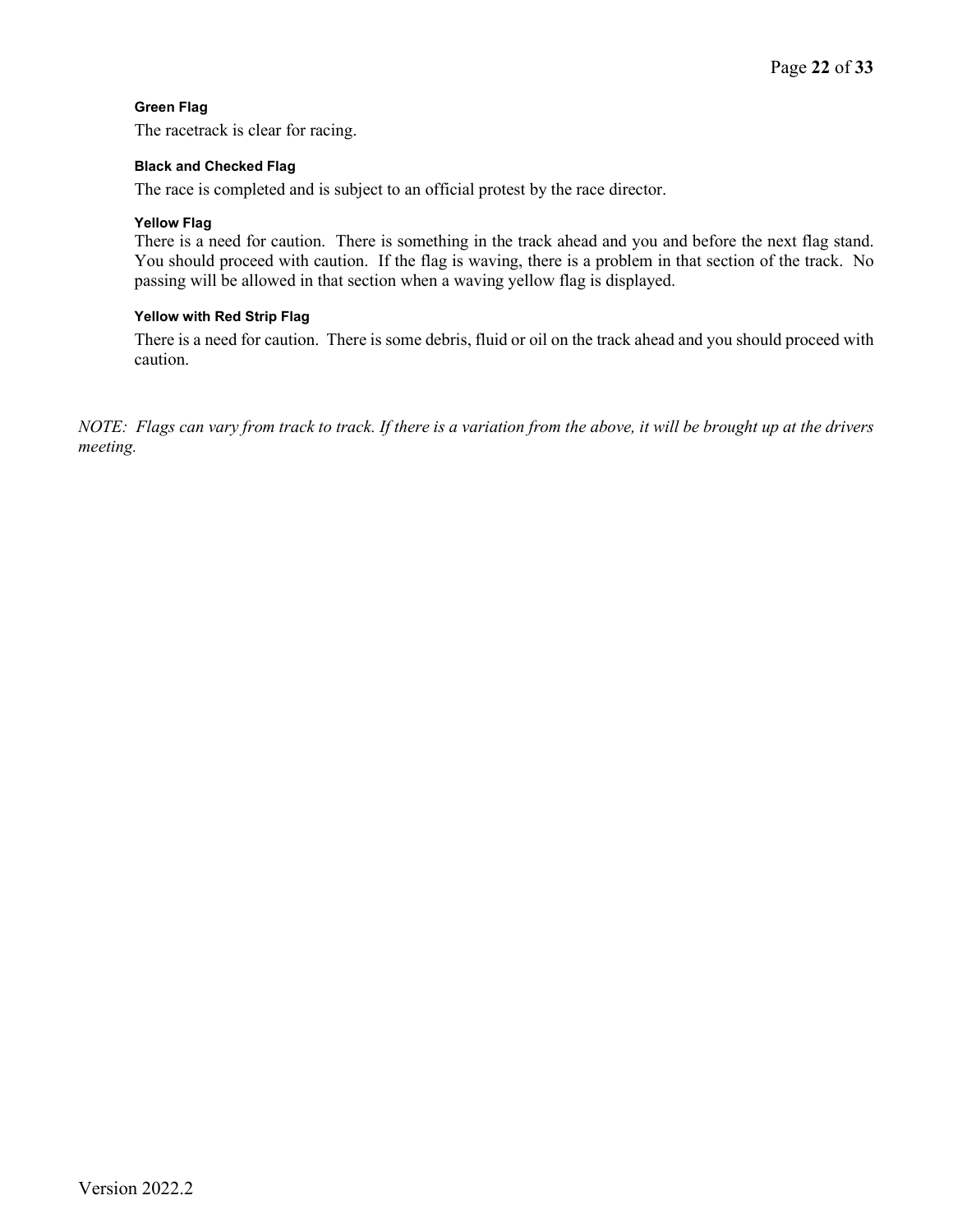# **Section 1 - Foreword and Introduction**

The following document and those that support it are authored with one intent – the clarification and consolidation of the technical performance rules that govern kart racing. As such, the primary issues dealt with in this manual are those metrics from which a direct performance gain may be achieved by violation. Kart standards are also addressed in this manual though no implication of safety is made or warranted if the rules specified herein are adhered to. Personal conduct is not directly addressed in this manual as it is expected that the competitor, builder, inspector and administrator will conduct themselves in a manner conducive to orderly and proper results.

The sport of karting has always been governed by the rule of spirit and intent. No effort is made here to change that. No pretense is made that the documentation herein will cover every situation that can be encountered in technical inspection. The ultimate responsibility for chassis and engine legality lies with the competitor. Should the competitor encounter a situation that is not specifically addressed in this manual it is his responsibility to get clearance from the technical inspector *prior* to using the kart in a race. Should the technical inspector encounter a situation in post–race technical inspection that is not specifically addressed in this manual it is his responsibility to make a determination of legality based first on whether or not the modification represents a definable performance gain and ultimately on the spirit and intent of the competitor/builder. If, in the opinion of the technical inspector, the spirit or intent of the modification was clearly that of circumventing the rules to provide performance gain then he has the right to disqualify the competitor based solely on these criteria. When confronted with this scenario the inspector must weigh the decision carefully and use discretion, insight and integrity.

In all cases, where series specific rules contradict the rules specified herein the series specific rules shall have precedence. There is no expressed or implied warranty given here in regard to safety if the rules herein are adhered to and the authors and authorizers of this document are to be held harmless in any litigation or actions as a result of accident.

# **Section 2 - Metrology**

Wherein this manual deals specifically with dimensional conformity to specifications some discussion regarding measurement and gaging is necessary. Field metrology is limited and handicapped by a number of factors including, but not limited to, available measuring instruments and environmental conditions. The inspector must give some consideration to measurement uncertainty especially when approaching a dimension's limits of acceptability. Especially when a dimension as measured exceeds its tolerance limits the inspector must ensure that the best and most accurate available method of measurement is being employed prior to a disqualification decision being made. *The inspector may take whatever steps he deems necessary to ensure proper results, including impound and inspection at another location. Method of measurement in all cases is at the sole discretion of the inspector.* The preferred method will be designated later in this manual under generic technical procedures. Standard industrial metrology techniques shall be used as a guideline for methods used in the field. All dimensions given in this manual will either be toleranced or designated as maximum or minimum. Limits of size are absolute and are not to be rounded to the nearest whole integer to facilitate acceptability, i.e. a .500 diameter max hole that actually measures .5001 is to be found out of tolerance and not rounded to .500. The exception to the limits of size rule is when measuring "nominal" sized tubing or bar stock. This material comes from the manufacturer with rather generous tolerances, and this must be considered when inspecting same. If "nominal" is noted on the element in question, a tolerance of  $+/-1/32$  inch is generally acceptable with consideration to spirit and intent.

Many of the inside (width of slot, diameter, etc.) dimensions found in this manual are listed as maximum. Wherever possible, a gage of maximum size shall be employed to measure these dimensions. For example, a .500 max diameter should be measured with a .500 gage pin. If the gage enters the feature in question, it shall be found out of tolerance. For designated inside minimum dimensions a gage of minimum size shall be employed. For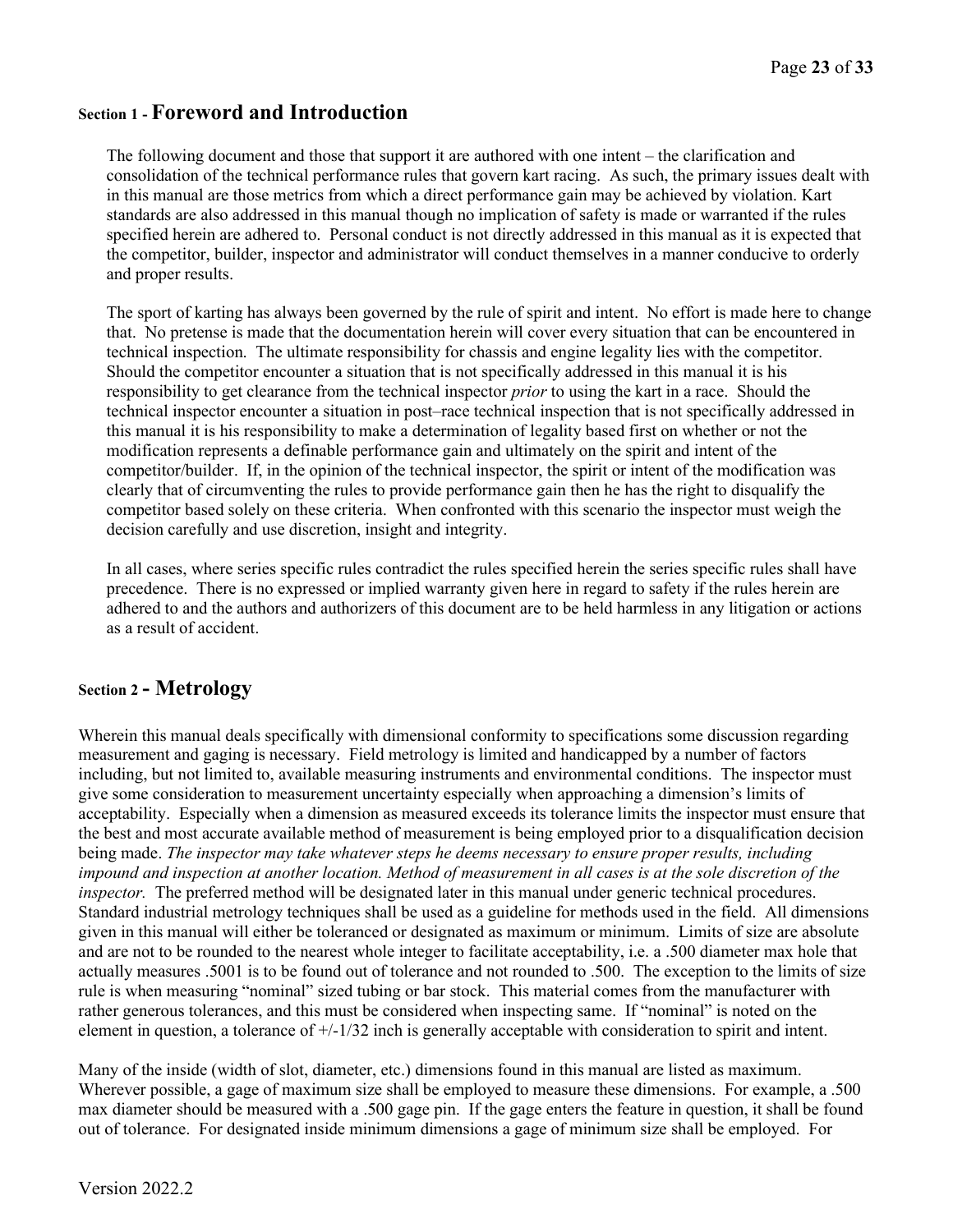example, a .625 minimum diameter should be measured with a .625 gage pin. The gage must pass through the entire area in question with light, torsional, finger pressure. Perceptible drag on engagement is not reason for disqualification as long as full feature engagement may be achieved. All gages and measuring instruments must be calibrated to standards with a direct line of traceability to the National Institute of Standards and Technology a minimum of once per year. Visual checks of gaging should be performed periodically to ensure that damage has not occurred. Whenever possible, all inspections should be performed with components and gages at ambient temperature.

# **Section 3 - Pre-Tech Requirements**

- A.Personal Safety Equipment
	- 1. Head Gear
		- a. Full-face helmets designed for competitive motorsports use, that comply with Snell Foundation specifications SA or M 2020 (expires 12/2030), SA or M 2015 (expires 12/2025), CMS 2016 (expires 12/2026), CMR 2017 (expires 12/2026), SFI 24.1/2013 (expires 12/2023), SFI 31.1/2013 (expires 12/2023), SFI 41.1/2013 (expires 12/2023), BSI A-type and A/FR types are legal for 10 years after date of manufacture.. Helmet must be available at pre-tech inspection. Helmets must be secured with a strap. Failure to do so will result in disqualification. A full visor, integral with the helmet, is mandatory.
	- 2. Neck Brace
		- a. Collar-type, unaltered neck brace designed for motorsports use are mandatory in all sit up classes. Loss of neck brace during an event will cause a black flag with an orange circle "meatball flag" to be given to the driver losing the neck brace. He must immediately proceed to the pits and may replace the missing neck brace and then return to the race or practice session.
	- 3. Driver Apparel
		- a. Drivers are required to wear either full abrasion proof driver's suits, jackets made of leather, vinyl, abrasion resistant nylon, or equivalent, and full-length pants. Gloves, socks, and shoes are mandatory.
		- b. If driver's hair extends appreciably below the helmet, it is mandatory that the driver wear a head sock or balaclava to prevent the driver's hair from extending below the helmet.
		- c. Loose clothing, bandanas, scarves, hoods, loose belts, etc. are not allowed.
		- d. All personal safety equipment is subject to, and shall be available for, pre-tech inspection.

# B. Kart Requirements

- 1. General
	- a. The kart must be neat in appearance, in good repair, and show quality workmanship.
	- b**.** The kart must meet the requirements set forth in the AKRA Tech manual for its particular class.
	- c.Rear view mirrors are allowed as long as they are mounted to the kart. No hand mounted mirrors allowed.
	- d. European style clevis snap pins shall be safety wired.
- 2. Ballast
	- a. All weights added to the kart will be painted white and must be securely fastened to the kart with a minimum 5/16-inch diameter bolt. Any single weight weighing in excess of seven pounds shall utilize a minimum of two 5/16-inch minimum diameter bolts.
	- b. All bolts used to fasten weights to the kart must be cotter keyed, safety wired, or double nutted.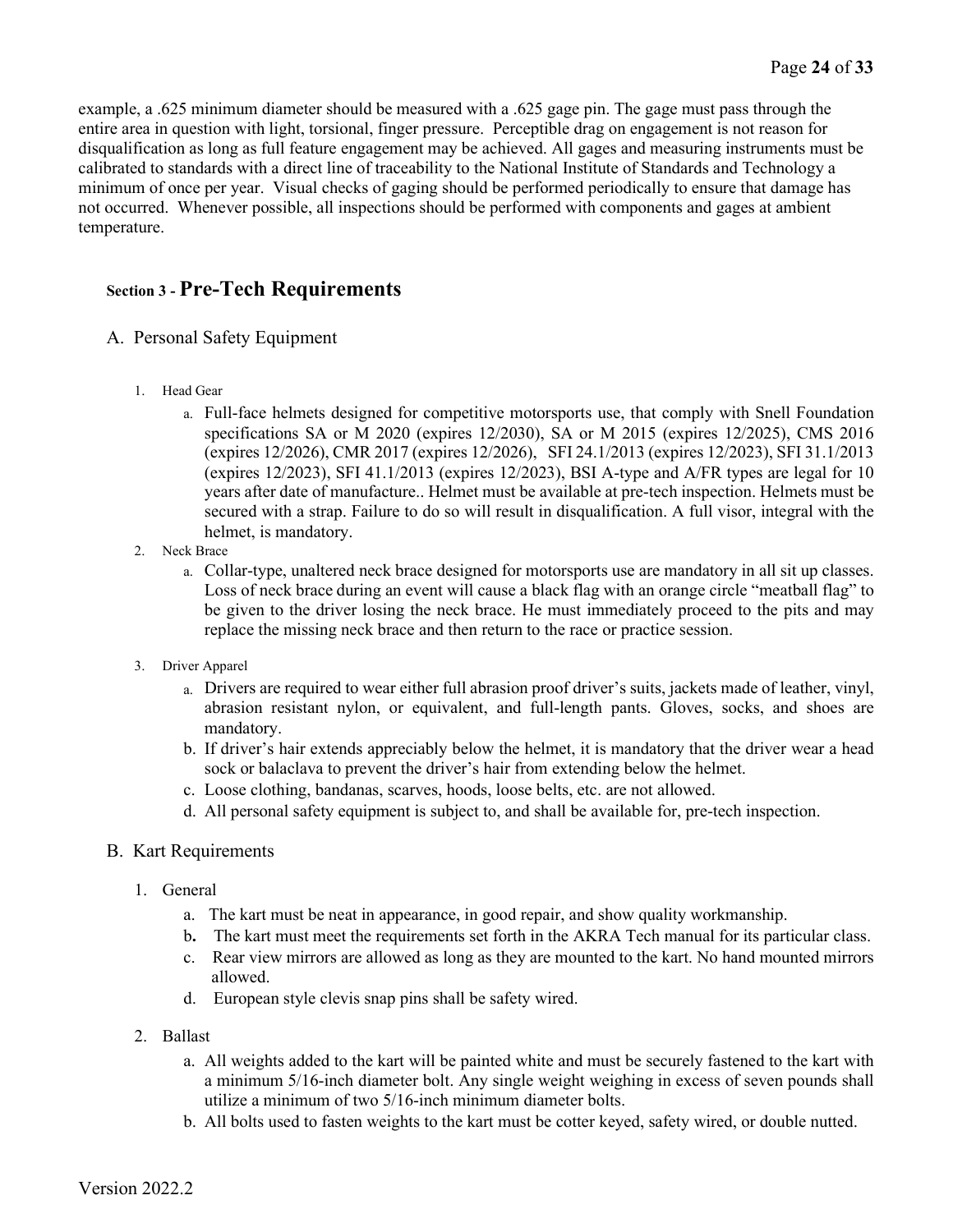- 3. Steering Components
	- a. All steering component bolts, and nuts, must be cotter keyed and/or safety wired. Specialized bolts on European chassis must use factory clips.
	- b. All steering component bolts, must be a minimum Grade 5 rating.
	- c. All rod ends must have universal type swivel joints and jam nuts.
	- d. Fasteners used on any component that will enable adjustment of camber, caster, etc. must be cotter keyed and/or safety wired.
	- e. Steering Shafts
		- 1. Solid steering shafts shall be a minimum .625-inch diameter, made of cold rolled steel, and one-piece design. Welding the steering wheel or hub to the shaft is not allowed. Shaft extensions and cutting and welding the shaft to alter its length are not allowed. The steering wheel must be secured to the shaft with a nut or cap screw in the axial position.
		- 2. Hollow steering shafts shall be a minimum .700-inch diameter, with a minimum wall thickness of .070 inch, made of steel tubing, and one-piece design. Welding the steering wheel or hub to the shaft is not allowed. Shaft extensions and cutting and welding the shaft to alter its length are not allowed. The steering wheel hub must be secured using a 6mm or  $\frac{1}{4}$  minimum diameter bolt through the axis of the shaft.
		- 3. Tiller steering systems are allowed. Must use standard steering components including approved round or butterfly steering wheel.
		- 4. Manufactured rack and pinion steering boxes are permitted. Check with AKRA for approved manufacturers.
	- f. Steering Wheels
		- 1. Steering wheels may be circular, with a ten-inch minimum diameter, and a minimum of three spokes.
		- 2. Steering wheels may be of the butterfly type, with a ten-inch minimum diameter, and four spokes, and a minimum grip length of five inches on each side.
- 4. Wheels and Tires
	- a. Pneumatic tires designed specifically for racing only.
		- 1. Minimum 9.0-inch diameter. Maximum 12.5-inch diameter.
		- 2. Maximum width, mounted on wheel 10.375 inches
	- b. Wheel balancing weights shall not exceed ¼ ounce each.
		- 6. It is recommended that additional tape be placed over stick on type weights.
	- c. G-Rings or lateral supported wheels are not permitted.
	- d. Tire cleaning/treatment is not illegal. This process needs to be done in a responsible manner and shall not be done at the track by anyone under the age of 18.
- 5. Wheel Hubs and Axles
	- a. Wheel hubs and axles shall be constructed of metallic materials.
	- b. Rear axles shall be one-piece design, driving both wheels**.**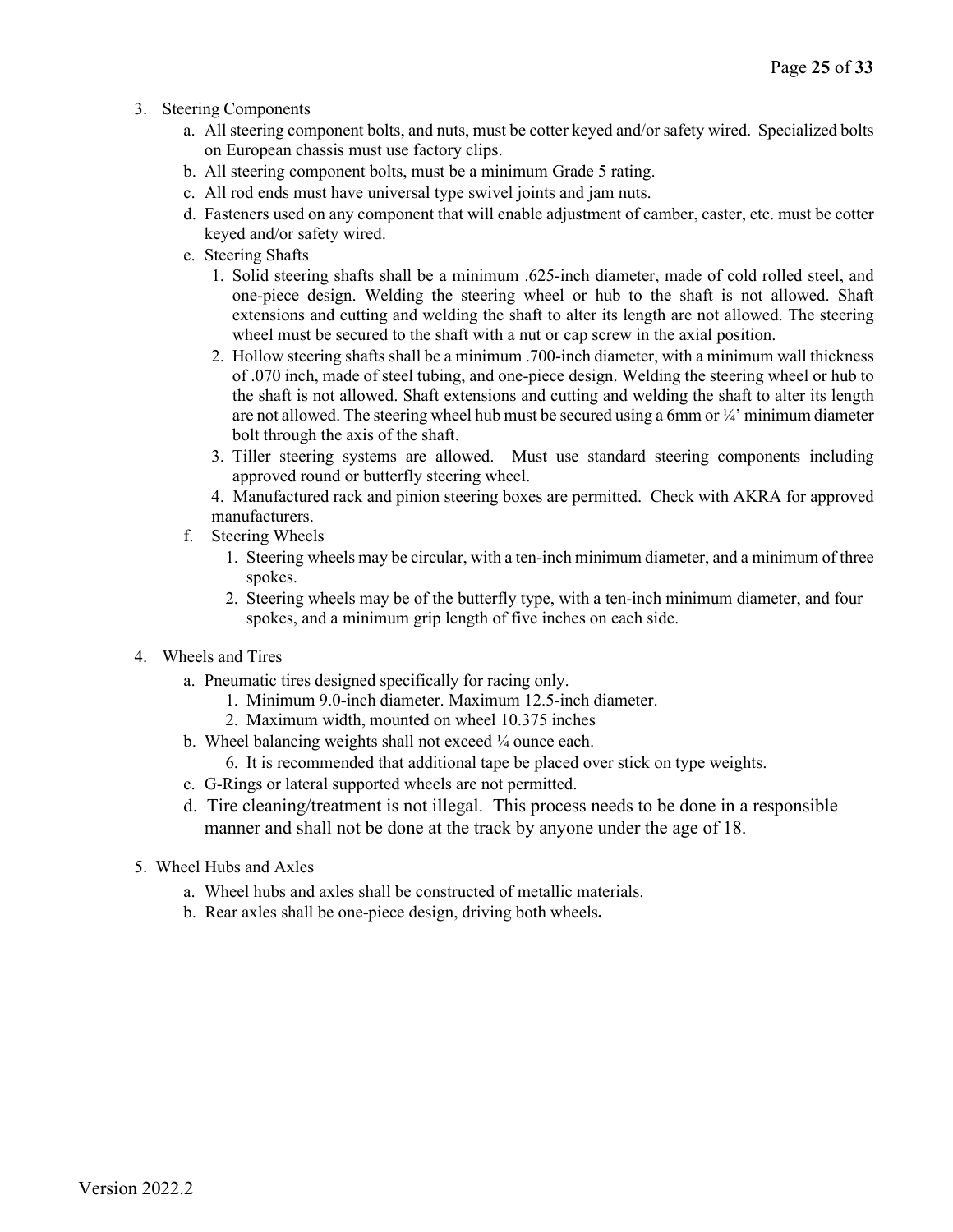- 1. Either solid or hollow axles are allowed
- 2. .984-inch minimum diameter. 2.00-inch maximum diameter.
- 3. Axles over 1.375-inch diameter shall be constructed of ferrous material.
- 4. Snap rings or similar fasteners are required at both ends of the rear axle for American axles from 1" to 1 3/8" in diameter.

5. Axle stiffeners are allowed as long as they are secured by cotter key, circlip, or through bolted.

- 6. Axle may not protrude beyond the outside of rim and tire.
- 7. Any device that allows the rear wheels to rotate at different speeds is not allowed.
- c. Front axles
	- 1. Front axle nuts must be secured with safety wire, cotter keys or circlips.
	- 2. Ground ball or roller type bearings only and must be adjusted so there is not excessive play. Split race type bearings are not allowed.
	- 3. The spindle axle may not protrude beyond the outside of rim and tire.

#### 6. Brakes

- a. Karts must, at minimum, have a braking system capable of braking both rear wheels equally and adequately.
- b. All Karts must have a tether attached from each available master cylinder to the brake pedal in addition to the brake rod**.** Tether must be a minimum of 1/16" or .0625" and adequately clamped to act as a backup if the linkage fails. Must be adjusted to function as intended.
- c. All laydown enduro clutch classes and all Gearbox classes unless otherwise noted require the use of a dual braking system. A dual braking system consists of two front, and one rear or Dual rear calipers. This shall consist of two independent and separate systems, operated by separate master cylinders.
	- 1. One system must be fully functional if either system fails.
- d. All brake system fasteners, including pedals, clevis pins, and master cylinder roll pins, must be safety wired or cotter keyed. If safety wiring or cotter keying is infeasible, as in the case of some brake pad fasteners an appropriate thread locking compound shall be used to prevent loss of the fasteners.
	- 1. All-metal locking type nuts to secure the brake disk or drum to the hub are allowed in lieu of safety wire or cotter pinning.
	- 2. If the pedal is mounted to the front bumper, the bumper must be welded to the frame, or through bolted or pinned, and the through bolts or pins shall be safety wired or cotter keyed.
	- 3. Hydraulic brake fittings shall be tight and leak free. Hydraulic brake lines shall be routed in a fashion, so as to not wear through, or be pulled loose.
	- 4. Master cylinder actuating rod must be .250-inch diameter minimum or equal quality cable with positive stops on both ends.
	- 5. Minimum disc measurements are 7.0" diameter X .125" thick.
- e. No carbon fiber components allowed.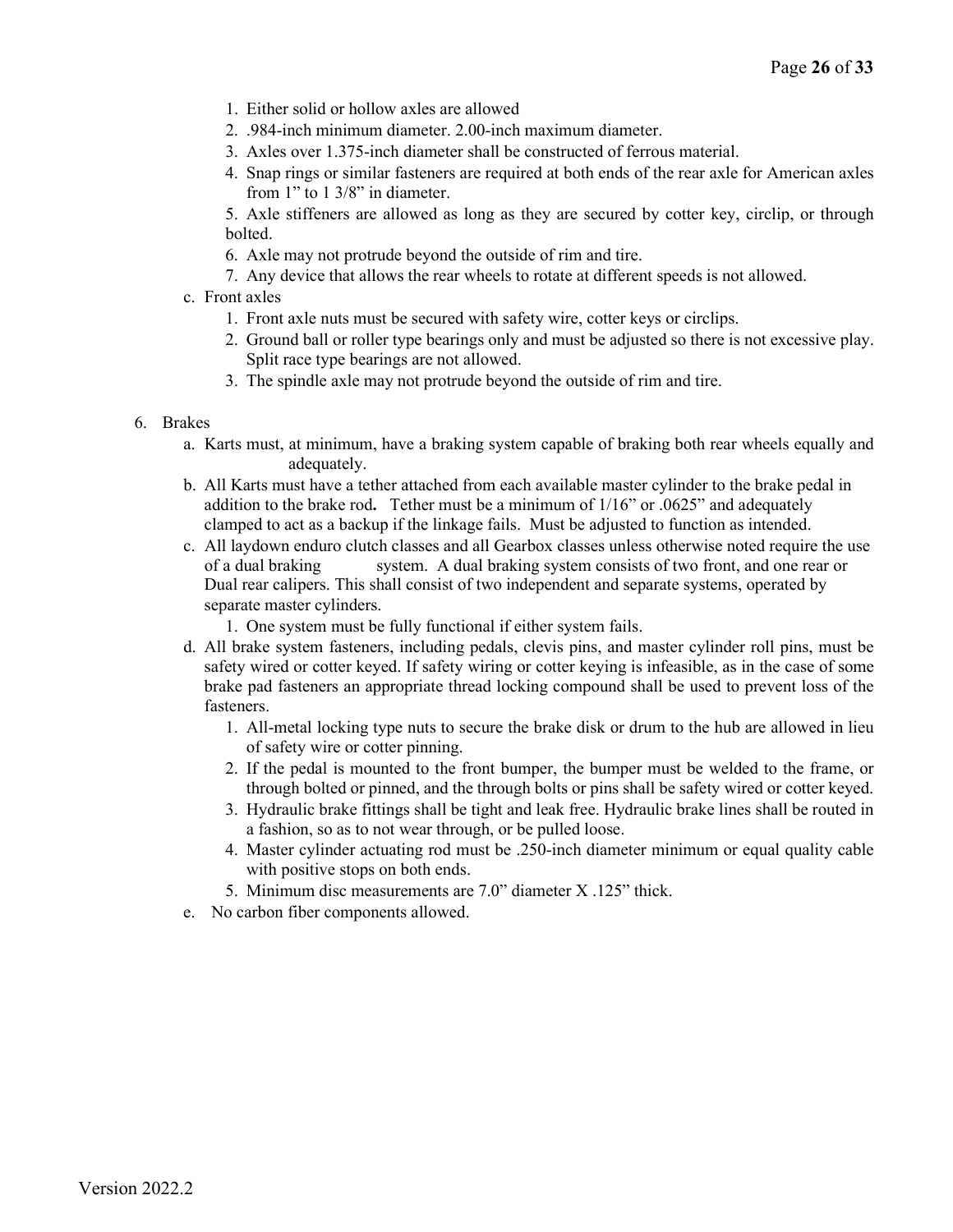- 7. Driveline Components
	- a. Clutches are mandatory in all classes except those designated as direct drive. Oil Bath or dry styles allowed.
		- 1. Oil bath clutches are allowed as long as they are sealed to prevent leakage.
		- 2. If outboard clutch mounting is used, a third bearing support or guard to contain the clutch in the event the crankshaft breaks is mandatory. Clutches mounted inboard are not required to have a support or guard.
		- 3. Transmissions or other devices that allow the change of gear ratios while the kart is in motion are not allowed, except in shifter classes. Torque converters are not allowed.
	- b. Chain and Belt Guards
		- 1. All karts shall be equipped with a chain or belt guard. Outboard drive systems will be allowed only if the chain or belt, and sprocket are completely enclosed from the front, top, rear, and sides.
		- 2. Any sprocket not used for driving the kart must be fitted with a device to prevent exposure from any angle or be completely encircled with a chain.
		- 3 Chain oilers up to 8-ounce capacity are allowed. Competitors using chain oilers shall use a drip pan while on the grid. If a chain oiler is the highest point on the kart, it must be protected with a roll bar, not to exceed 26 inches high from the ground.

## 8. Fuel Systems

- a. No pressurized fuel delivery systems allowed. No fuel injection systems allowed.
- b. Fuel capacity: Laydown enduro no capacity limit. All others 9-liter maximum capacity. Fuel tanks must be constructed of puncture resistant material and have a secure leak proof closure. Limited Modified 4 cycles may run two separate tanks.
- c. Fuel lines must be safety wired, clamped or zip tie wrapped at all connection points.
- d. Fuel tanks must be securely bolted to the primary structure, frame, or floor pan.
- e. Fuel tanks on sprint karts must be located between the frame rails, and beneath the steering shaft. If a secondary sump tank is used it must be mounted in front of the motor.
- f. The length of fuel line shall be only of adequate length to supply fuel to the carburetor. Extensive fuel line length is not allowed.
- g. If other than metallic side tanks are used on an enduro kart, the use of double rail nerf bars per the AKRA tech manual is mandatory.
- h. If a fuel tank is the highest point on the kart, it must be protected with a roll bar, not to exceed 26 inches high from the ground.
- i. If "pump-around" or "recirculating" type fuel delivery and evacuation systems are used, a positive, free vent to atmosphere must be employed on the fuel tank to prevent tank pressurization.
- 9. Cooling systems
	- a. Coolant may not contain any Glycol based material.
	- b. Water wetter or other surfactants may be added.
	- c. Must be mounted to right or the left of the driver.
	- e. After market water pumps are allowed but must be driven by the rear axle. Internal engine pumps legal.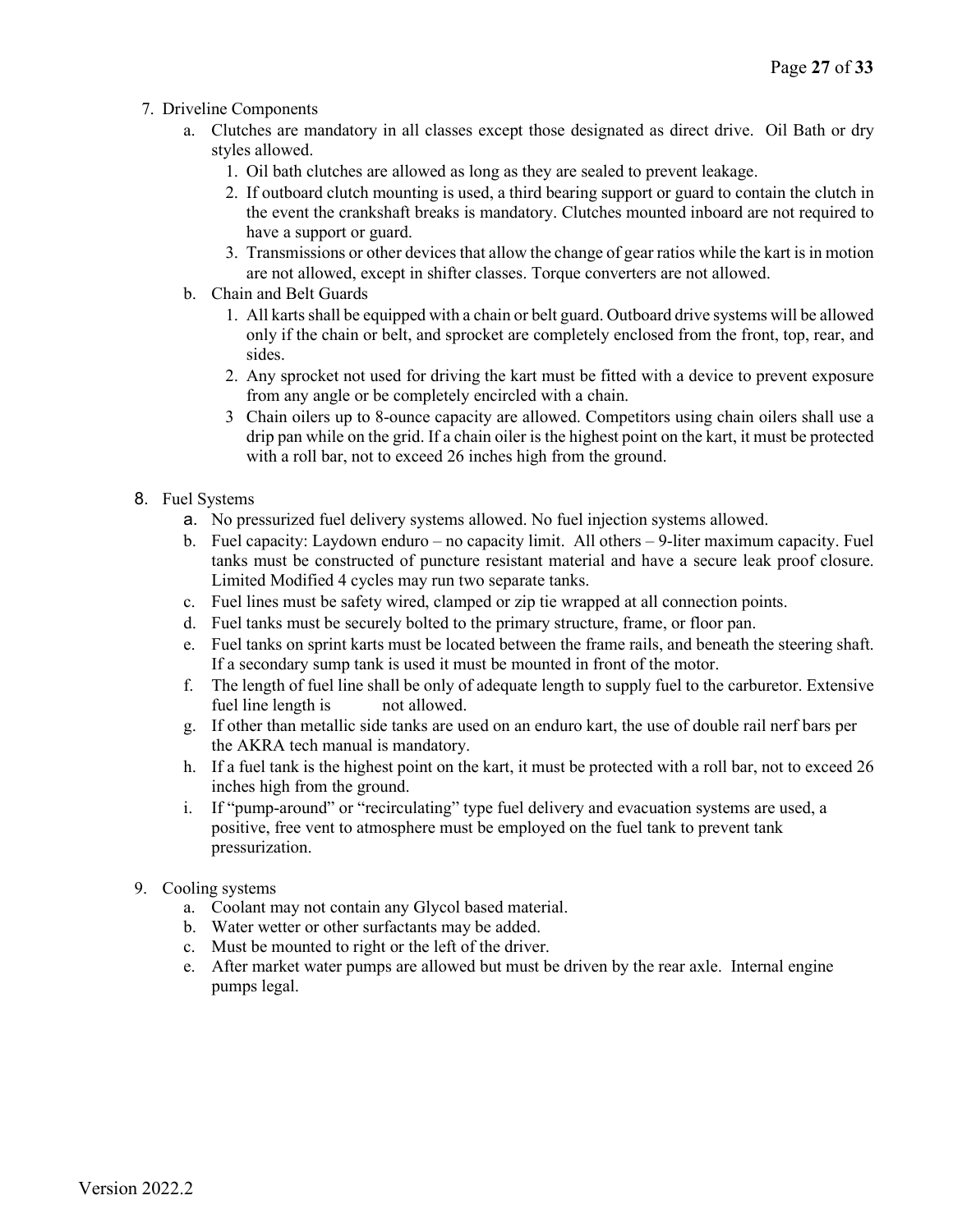# **Section 4 - Kart types and construction**

There are four different types of racing karts described herein. A general description of a kart chassis is a welded, tubular steel spaceframe. Side nerf bars, front and rear bumpers are required, except as noted. Aerodynamic bodywork covering the chassis is permitted but not required in any type except as noted. While overall construction of each is similar there are significant dimensional differences and as such will be detailed separately below.

#### A. Sprint Enduro Chassis Specifications

- 1. Main frame members shall be constructed of cold rolled, electric weld, round, steel tubing or other material of equal or greater strength, of one-inch minimum nominal outside diameter and .083-inch minimum wall thickness. Main frame rail members shall be no higher than a horizontal line extending from the centerline of the front wheel to the centerline of the rear wheel. No oval tubing allowed.
- 2. Wheelbase: 43.0 inches maximum, 40.0 inches minimum. Wheelbase is measured from true axle centerlines, each side.
- 3. Track width: 28.0 inches minimum. Track width may be measured from the outside edge of one tire to the inside edge of the opposite tire when both tires are of identical width.
- 4. Overall width: 50.0 inches maximum for all classes except four cycle classes. 46.0 inches maximum for all four-cycle classes. Overall width is measured at any cross section of the kart, perpendicular to the longitudinal centerline axis.
- 5. Overall length: 74.0 inches maximum. Overall length is measured at any cross section of the kart, parallel to the longitudinal centerline axis.
- 6. Overall height: 26.0 inches maximum. Overall height is measured such that all elements of the kart must pass under a bar set parallel to ground level, 26.0 inches above ground level.
- 7. Dry kart weight: 85 pounds minimum in race ready trim without fuel.
- 8. Front bumper: If CIK-style nose cone is not used all components shall be constructed of round, steel tubing of .750-inch nominal diameter minimum. The upper hoop of the bumper must be supported by a minimum of two vertical uprights. These uprights must be within .50 inch of vertical when measured 3.0 inches down from the top of the top hoop. The uppermost tangent point of the top hoop must be 7.75 inches minimum from ground level. Otherwise, front bumper must conform to CIK specifications.
- 9. Rear bumper: If CIK style bumper is not used all components shall be constructed of round, steel tubing of .750-inch nominal diameter minimum. The uppermost tangent point of the top hoop shall be 7.5 inches maximum from ground level and above the lowermost tangent point of the rear axle minimum. Minimum width shall be no less than the lateral distance between the main chassis frame rails as measured at the rear of the kart. Maximum width shall be no wider than the rear overall width of tires. Continuous loop type bumpers with vertical or angled supports are allowed. The lower bar of this type must be below the rear axle, the upper bar no higher than the top of the rear tires. Bar must be in place from frame rail to frame rail. If CIK plastic bumper is used it may extend beyond the rear tires.
- 10. Nerf bars: If CIK-style side pods are not utilized nerf bars must be double rail type. All components shall be constructed round, steel tubing of .750-inch nominal diameter minimum. Overall height from uppermost to lowermost tubing tangent points shall be 6.0 inches minimum. Vertical uprights are mandatory at the leading and trailing ends of the nerf bar, creating a closed, rectangular construction. The leading and trailing vertical uprights must be positioned such that the smallest gap created between the front and rear tires respectively measures 3.0 inches maximum. If CIK-style side pods are utilized nerf bars must conform to CIK specifications.
- 11. Seat: Must be of conventional, unaltered, bucket type, molded construction, designed to keep the driver's posterior in place without undue movement. The seat shall be mounted between the main frame rails. The lowermost point of the seat must be positioned no lower than the lowermost point of the adjacent frame rails and no higher than the uppermost point of the adjacent frame rails. Height of the uppermost point of the seat backrest is 12.0 inches minimum from ground level. The rearmost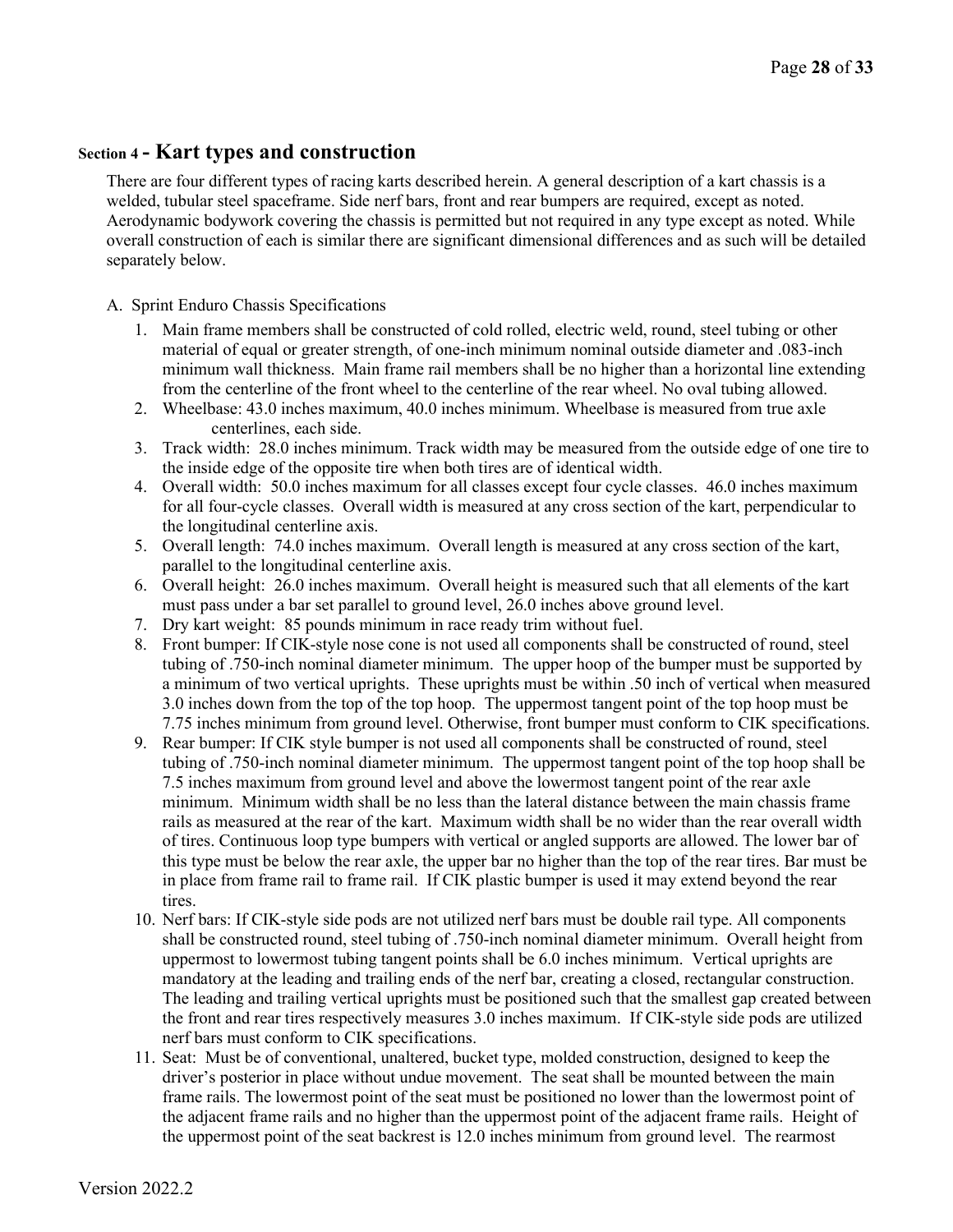point on the seat may not extend beyond the back of the rear axle. Steering uprights shall be positioned in such a manner as to prevent the driver's posterior from being positioned forward of the bucket portion of the seat. Seat Rules for CIK body work classes: Sit-up sprint style seat only, 13" minimum height cannot pass the rear axle, CIK style seats are defined as Sprint style bucket seats un-altered. Headrests are permitted. They must be attached to the seat and cannot extend past the rear of the bumper. TaG classes are not permitted to run headrests.

12. The use of any type of suspension components is strictly prohibited.

#### B. Laydown Enduro Chassis Specifications

- 1. Main frame members shall be constructed of cold rolled, electric weld, round, steel tubing or other material of equal or greater strength, of 1.0-inch nominal minimum and 1.40-inch nominal maximum outside diameter. For nominal outside diameter tubing of 1.0 to 1.125 inch the tubing wall thickness shall be .078 inch minimum. For nominal outside diameter tubing of greater than 1.125 inch the tubing wall thickness shall be .060 inch minimum. Oval tube frames must receive prior approval from tech director.
- 2. Wheelbase: 50.0 inches maximum, 40.0 inches minimum. Wheelbase is measured from true axle centerlines, each side.
- 3. Track width: 30.0 inches minimum. Track width may be measured from the outside edge of one tire to the inside edge of the opposite tire, when both tires are of identical width.
- 4. Overall width: 50.0 inches maximum for all classes. Overall width is measured at any cross section of the kart, perpendicular to the longitudinal centerline axis. Air filters may extend beyond the 50.0-inch maximum.
- 5. Overall length: 97.0 inches maximum for single engine karts; 110.0 inches for dual engine karts and shifter karts. Overall length is measured at any cross section of the kart, parallel to the longitudinal centerline axis.
- 6. Overall height: 26.0 inches maximum. Overall height is measured such that all elements of the kart must pass under a bar set parallel to ground level, 26.0 inches above ground level.
- 7. Dry kart weight: 85 pounds minimum for single engine karts; 105 pounds for dual engine karts in race ready trim without fuel.
- 8. points shall be 6.0 inches minimum. Vertical uprights are mandatory at the leading and trailing ends of the nerf bar, creating a closed, rectangular construction. The leading and trailing the use of any type of suspension components is strictly prohibited.
- 9. Vintage Karts Only No bodywork allowed. Floor pan cannot extend beyond the chassis frame rails or the factory floor tabs. Horstman is the only legal wet axle clutch.
- 10. Rear bumper: All components shall be constructed of round, steel tubing of .750-inch nominal diameter minimum. The uppermost tangent point of the top hoop shall be 7.5 inches maximum from ground level and above the lowermost tangent point of the rear axle minimum. Minimum width shall be no less than the lateral distance between the main chassis frame rails as measured at the rear of the kart. Maximum width shall be no wider than the rear overall width of tires. Continuous loop type bumpers with vertical or angled supports are allowed. The lower bar of this type must be below the rear axle, the upper bar no higher than the top of the rear tires. Bar must be in place from frame rail to frame rail.
- C. Sprint Shifter Chassis Specifications
	- 1. Main frame members shall be constructed of cold rolled, electric weld, round, steel tubing or other material of equal or greater strength, of one-inch minimum nominal outside diameter and .078-inch minimum wall thickness and 1.400-inch maximum nominal diameter. Tubing of 1.125-inch nominal and greater may have a wall thickness of .060-inch minimum. Main frame rail members shall be no higher than a horizontal line extending from the centerline of the front wheel to the centerline of the rear wheel. No oval tubing allowed.
	- 2. Wheelbase: 43.0 inches maximum, 40.0 inches minimum. Wheelbase is measured from true axle centerlines, each side.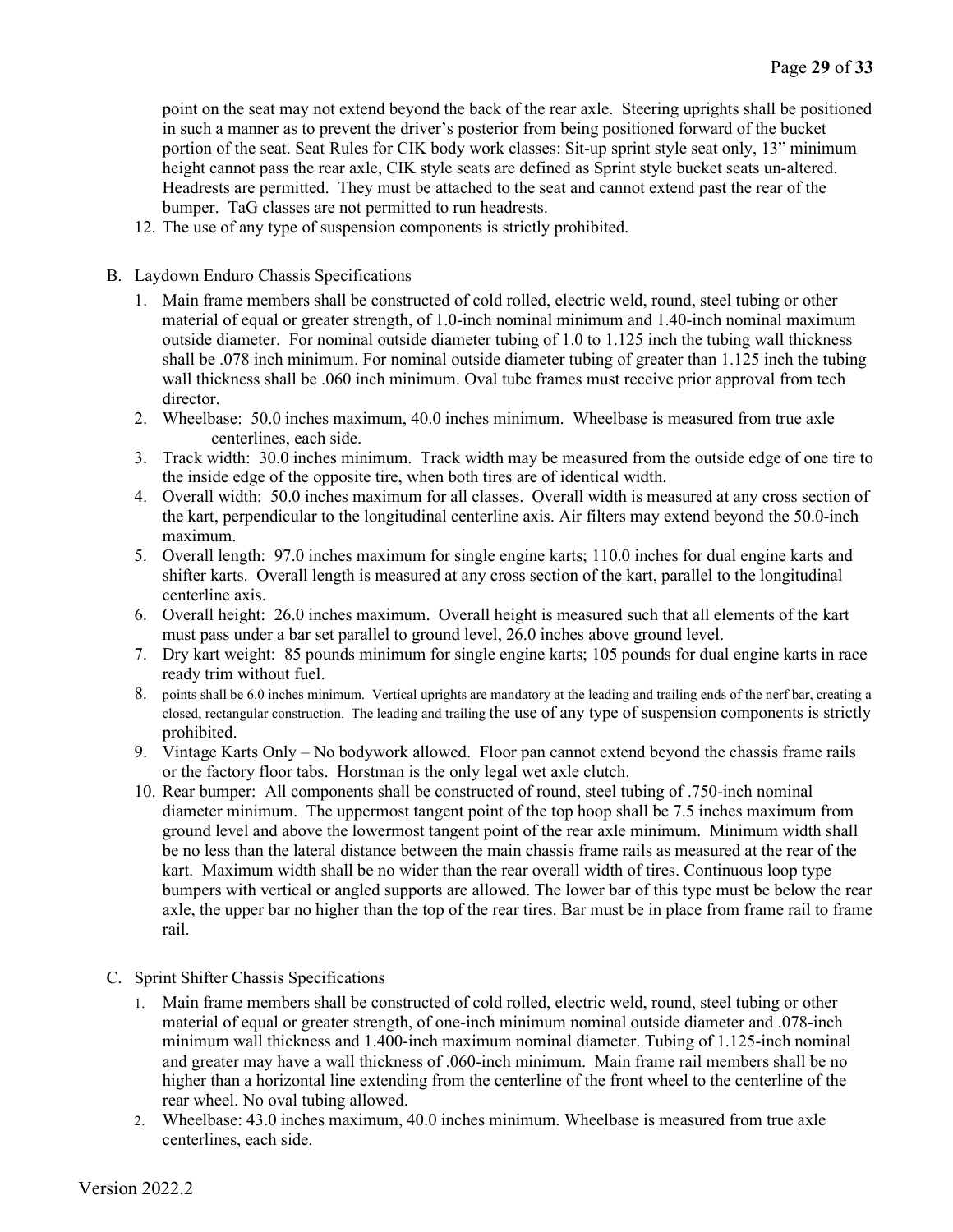- 3. Track width: 28.0 inches minimum. Track width may be measured from the outside edge of one tire to the inside edge of the opposite tire when both tires are of identical width.
- 4. Overall width: 55.125 inches maximum. Overall width is measured at any cross section of the kart, perpendicular to the longitudinal centerline axis.
- 5. Overall length: 84.0 inches maximum. Overall length is measured at any cross section of the kart, parallel to the longitudinal centerline axis.
- 6. Overall height: 26.0 inches maximum. Overall height is measured such that all elements of the kart must pass under a bar set parallel to ground level, 26.0 inches above ground level.
- 7. Dry kart weight: 85 pounds minimum in race ready trim without fuel.
- 8. Front bumper: If nose cone is not used all components shall be constructed of round, steel tubing of .750-inch nominal diameter minimum. The upper hoop of the bumper must be supported by a minimum of two vertical uprights. These uprights must be within .50 inch of vertical when measured 3.0 inches down from the top of the top hoop. The uppermost tangent point of the top hoop must be 7.75 inches minimum from ground level. Otherwise, front bumper must conform to CIK specifications.
- 9. Rear bumper: If CIK style bumper is not used all components shall be constructed of round, steel tubing of .750-inch nominal diameter minimum. The uppermost tangent point of the top hoop shall be 7.5 inches maximum from ground level and above the lowermost tangent point of the rear axle minimum. Minimum width shall be no less than the lateral distance between the main chassis frame rails as measured at the rear of the kart. Maximum width shall be no wider than the rear overall width of tires. Continuous loop type bumpers with vertical or angled supports are allowed. The lower bar of this type must be below the rear axle, the upper bar no higher than the top of the rear tires. Bar must be in place from frame rail to frame rail. If CIK plastic bumper is used it may extend beyond the rear tires.
- 10. Nerf bars: If CIK-style side pods are not utilized nerf bars must be double rail type. All components shall be constructed round, steel tubing of .750-inch nominal diameter minimum. Overall height from uppermost to lowermost tubing tangent vertical uprights must be positioned such that the smallest gap created between the front and rear tires respectively measures 3.0 inches maximum. If CIK-style side pods are utilized nerf bars must conform to CIK specifications.
- 11. Seat: Must be of conventional, bucket type, molded construction, designed to keep the driver's posterior in place without undue movement. Sprint-type, sit-up seats only. Laydown-type, sprint-enduro or ovaltrack seats are prohibited. Minimum seat back height 13.0 inches, measured at the center of the seat back rest. The seat shall be mounted between the main frame rails. The lowermost point of the seat must be positioned no lower than the lowermost point of the adjacent frame rails and no higher than the uppermost point of the adjacent frame rails. The seat shall be positioned in such a manner that no part of the driver's head may extend aft of the vertical plane determined by the trailing edge of the rear tires, when seated normally. Headrests are not permitted. Seat Rules for CIK body work classes: Sit-up sprint style seat only, 13" minimum height cannot pass rear axle CIK style seats are defined as Sprint style bucket seats un-altered. Homemade, modified, non-production and Stallion Road race seats are **NOT** Legal. Any attempts to circumvent this rule will be covered by the "Spirit and Intent rule"
- 12. The use of any type of suspension components is strictly prohibited.
- D. Super Kart Chassis Specifications
	- 1. Main frame members shall be constructed of cold rolled, electric weld, round, steel tubing or other material of equal or greater strength, of 25mm minimum nominal outside diameter and 2mm inch minimum wall thickness.
	- 2. Wheelbase: 50.0 inches maximum, 42.0 inches minimum. Wheelbase is measured from true axle centerlines, each side.
	- 3. Overall width: 55.0 inches maximum, 46.0 inches minimum. Overall width is measured at any cross section of the kart, perpendicular to the longitudinal centerline axis.
	- 4. Overall length: 96.0 inches maximum. Overall length is measured at any cross section of the kart, parallel to the longitudinal centerline axis.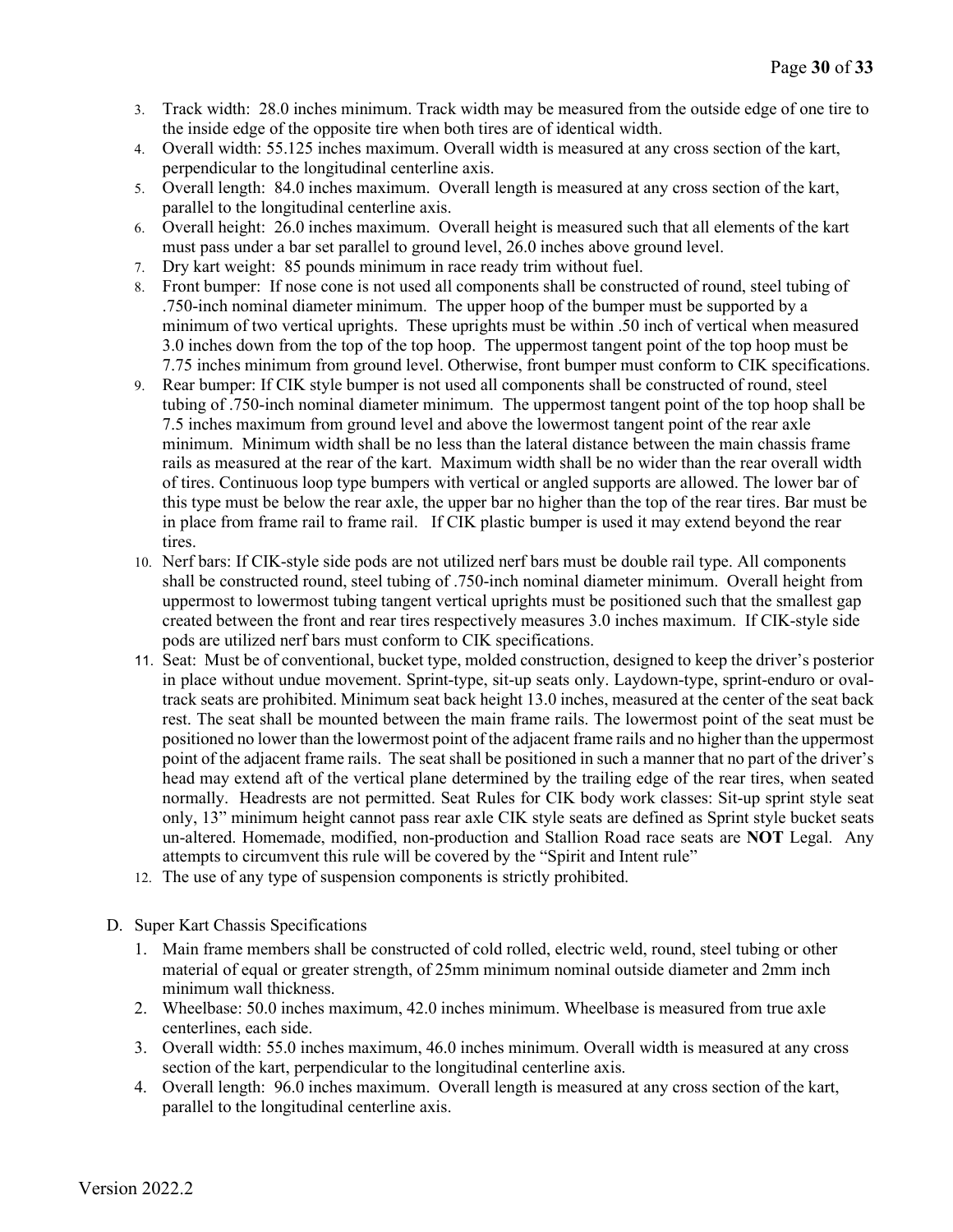- 5. Overall height: 30.0 inches maximum, excluding seat headrest. Overall height is measured such that all elements of the kart must pass under a bar set parallel to ground level, 30.0 inches above ground level.
- 6. Steering system: May be tie rod or rack and pinion system. Top of steering wheel must be at least 19.0 inches above ground level. Minimum steering shaft outside diameter is .625 inch and minimum wall thickness is .078 inch. Tie rod minimum diameter is .500 inch with minimum wall thickness of .118 inch for aluminum and .059 inch for steel. Quick disconnect steering hubs permitted.
- 7. Rear bumper: If CIK style bumper is not used all components shall be constructed of round, steel tubing of .750-inch nominal diameter minimum. The uppermost tangent point of the top hoop shall be 7.5 inches maximum from ground level and above the lowermost tangent point of the rear axle minimum. Minimum width shall be no less than the lateral distance between the main chassis frame rails as measured at the rear of the kart. Maximum width shall be no wider than the rear overall width of tires. Continuous loop type bumpers with vertical or angled supports are allowed. The lower bar of this type must be below the rear axle, the upper bar no higher than the top of the rear tires. Bar must be in place from frame rail to frame rail. If CIK plastic bumper is used it may extend beyond the rear tires.

E. Enduro Road Racing Bodywork General Requirements (applies to sprint enduro and laydown enduro kart types)

- 1. All bodywork components must be constructed of high strength plastic, fiberglass, aluminum, metallic or advanced composites. If metallic materials are used there may be no sharp edges or corners.
- 2. No component of the bodywork may be adjusted or controlled in any way while the kart is in motion.
- 3. Skirting devices must be constructed of a flexible, non-metallic material.
- 4. The sides of the tires may not be covered in any way by the nose cone or side panels. It must be possible to remove the wheel straight through the opening in the bodywork with the tire inflated.
- 5. Nose cones: The nosecone may cover the driver's foot area, but not to extend further than 3.0 inches rear of the pedals in relaxed position. This measurement shall be made directly over each of the two pedals.
- 6. Steering fairings: Chord length 14.0 inches maximum. Chord width 14.0 inches maximum. Clearance to steering wheel 3.0 inches minimum. Clearance to any other bodywork or fuel tank 6.0 inches minimum. Clearance from steering wheel to any other bodywork 6.0 inches minimum.
- 7. Belly pans: Full width belly pans with or without integral wheel wells allowed for all classes. Belly pans can be bent up to a point no higher than the centerline of the rear axle.
- F. Sprint Enduro Specific Bodywork Requirements
	- 1. Height from ground level of all side panels and rear pods: 16.0 inches maximum.
	- 2. No bodywork component may extend aft of the rear bumper.
	- 3. Distance from seat to any bodywork component: 1.0 inch minimum.
	- 4. Lateral distance between bodywork components in area from the mounting point for steering wheel to the point where the seat rises above the side panels: 22.0 inches minimum. If the seat remains below the side panel's 22-inch minimum distance applies from mounting point for steering wheel to rearmost part of seat.
	- 5. The nose cone may be no narrower than to expose one half of a tire width per side.
	- 6. A connecting strip from nose cone or floor to steering fairing is allowed up to 6.0 inches maximum chord width, so as not to cover the driver's feet, or legs. Minimum six-inch clearance from connecting strip or steering fairing to any other bodywork component begins three inches maximum aft of the pedals, extending rearward to the mounting point for the steering wheel.
	- 7. CIK style nose cones and side pods are allowed. CIK bodywork must remain unaltered except for the cutting of a maximum three-inch hole used for access of an external starter. The use of CIK mounting hardware is not mandatory.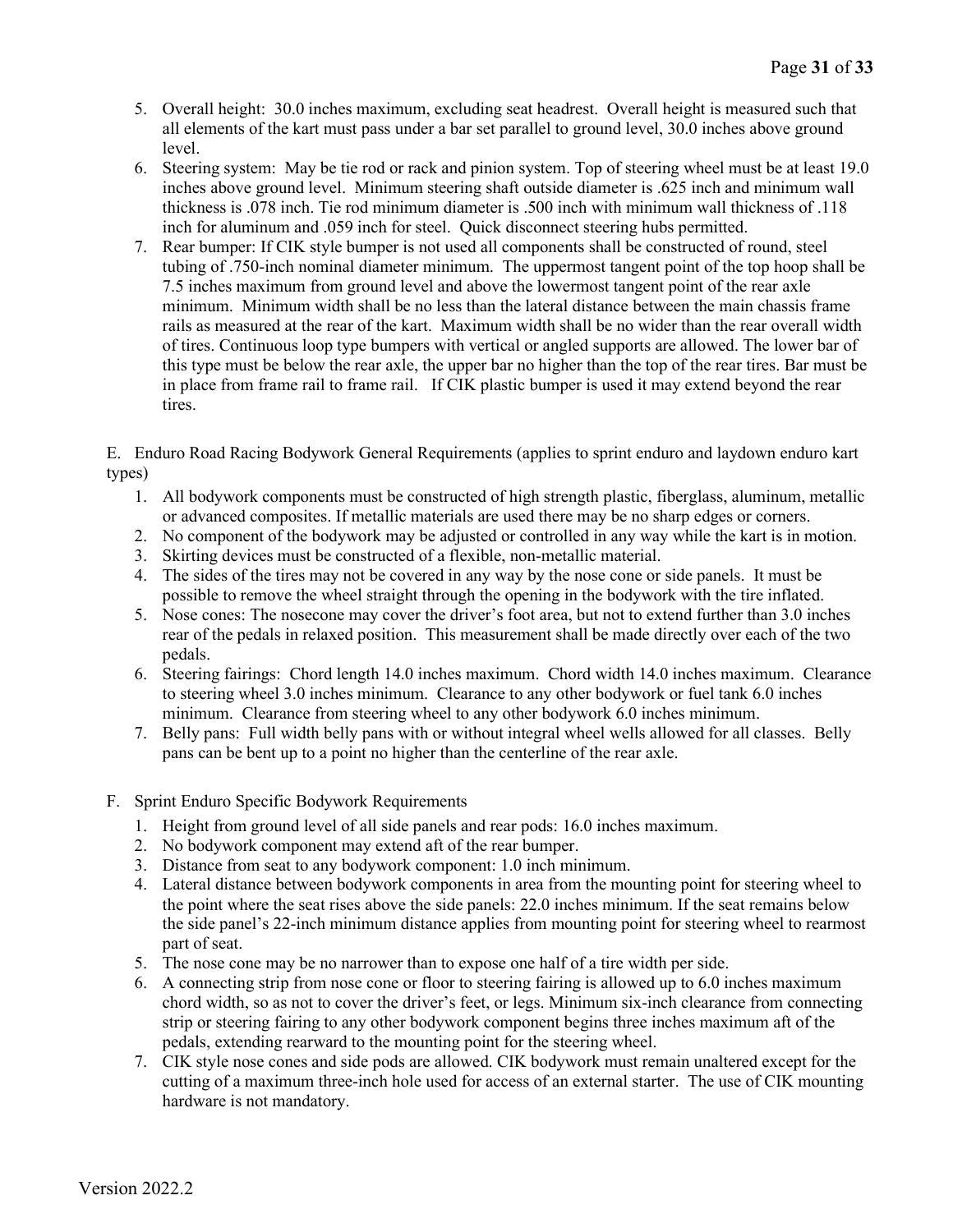- 8. Tire recess: All or any of the four wheels may be inside the bodywork a maximum of one inch per side, regardless of bodywork configuration. This measurement shall be made square to the outer face of the tire nearest the bodywork component in question, wheels straight.
- G. Laydown Enduro Specific Bodywork Requirements
	- 1. Tail sections may extend no further back than 25.0 inches from the back of the rear axle.
	- 2. Helmet fairings may extend no further forward than the rear of the headrest assembly.
	- 3. Lateral distance between bodywork components in area from the mounting point for steering wheel to the point where the seat rises above the side panels: 18.0 inches minimum. If the seat remains below the side panel's 18-inch minimum distance applies from mounting point for steering wheel to rearmost part of seat. Rear bodywork can be no closer than 2.0 inches from the headrest.
	- 4. Tires may be inside the bodywork. Neither the front nor rear axle may stick out further than the tires mounted on that axle.
- H. Sprint Shifter Specific Bodywork Requirements
	- 1. Bodywork components consisting of a nose cone, steering fairing and side pods, if employed, must be CIK-style or similar, and represent current industry standards in shape and construction. Maximum steering fairing chord width 15.0 inches.
	- 2. Floor pans: Required for all classes. Floor pans must be within the main frame rails and not extend aft of the central lateral frame tube.
	- 3. The outboard panels of the side pods must be nominally perpendicular to the ground and shaped in such a manner as to preclude a "ramping" effect in case of lateral contact.
	- 4. The use of CIK mounting hardware is not mandatory.
	- 5. The width of the nose cone may not exceed the overall width of the front tires, wheels straight.
- I. Super Kart Specific Bodywork Requirements
	- 1. Bodywork must consist at minimum of two side pods, a front nose cone and a steering fairing.
	- 2. Must be in general conformance with current industry standards. Six-inch clearance rule is specifically waived for this class. Clearance from steering wheel to any bodywork is 2.0 inches minimum.
	- 3. Nose cone width is 38.0 inches minimum, 50.0 inches maximum. Height from ground level is 10.0 inches minimum.
	- 4. Side pod height is 10.0 inches minimum; width is 8.0 inches minimum; length is 24.0 inches minimum.
	- 5. Rear wing width is 42.0 inches minimum, 49.0 inches maximum. Thickness at the thickest point of the wing is 1.0 inches minimum. Minimum wing area is 250 square inches. Wing end plate must have all corners radiused.
	- 6. Belly pans: Full width belly pans, open construction is allowed.
	- 7. No bodywork or belly pan can extend more than 25.0" from back of rear axle.

# **Section 5 – Fuels and Lubricants**

- A. Fuels and fuel testing: It shall be the right of the technical inspector on his own volition or on instruction from the race director to conduct any type of fuel testing deemed necessary at any time the competitor is under race administration direction, i.e., during pre-tech inspection, on the grid or in post-tech inspection.
	- 1. Two cycle fuels
		- a. Unless otherwise specified in class structure description, the only acceptable fuel in two cycle classes is gasoline and lubricating oil. None of the following substances may be added to the fuel. This list is inclusive only in that these are known ingredients that have been used in the past. Additionally, all other substances recognized by bonafide race sanctioning bodies or deemed to exceed the Threshold Limit Value for human exposure as listed by the American Conference of Governmental Industrial Hygienists.